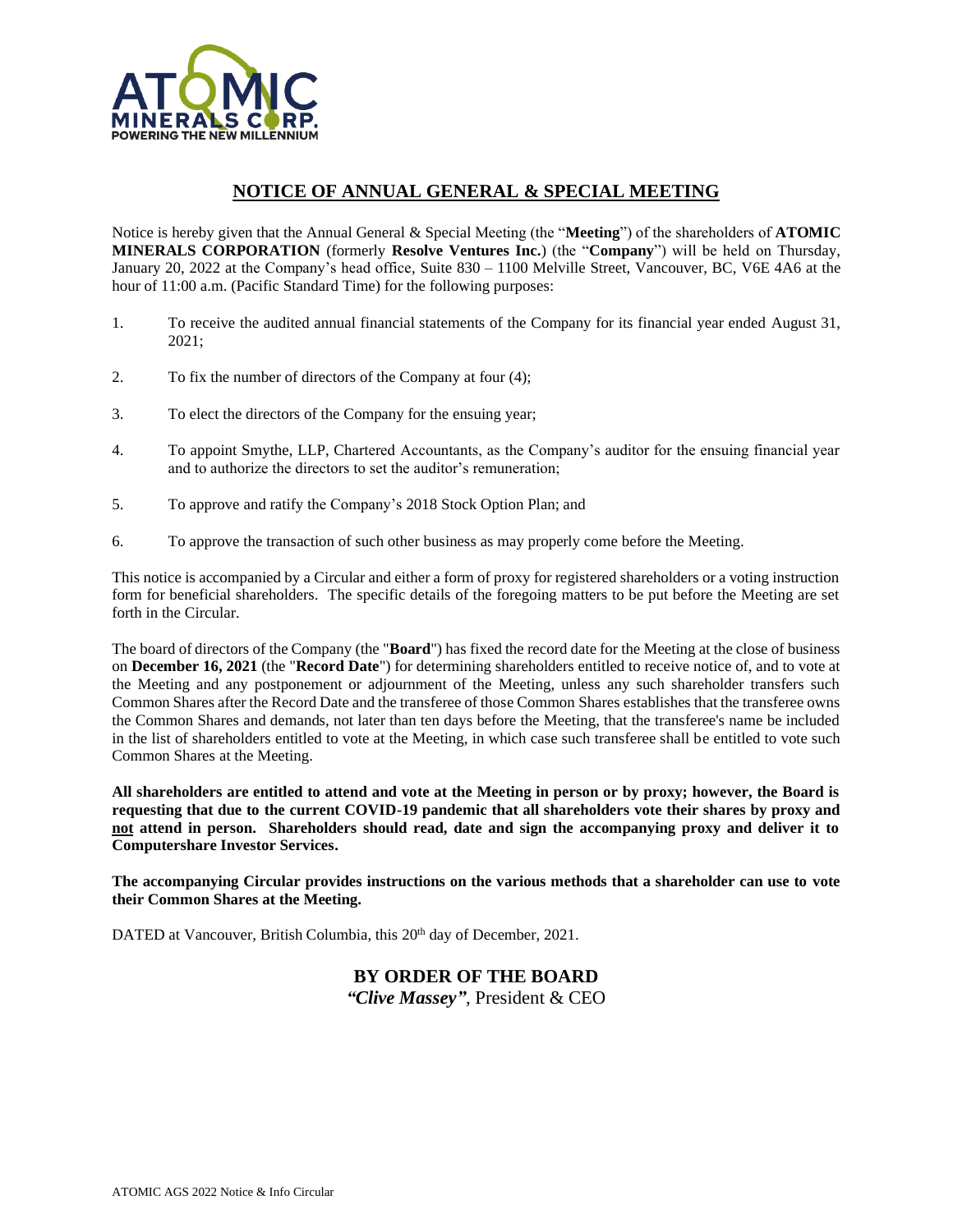

# **ATOMIC MINERALS CORP.**

(formerly Resolve Ventures Inc.)

# **INFORMATION CIRCULAR**

(containing information as of December 16, 2021, unless otherwise stated)

# **INTRODUCTION**

**This Information Circular is furnished to you in connection with the solicitation of proxies by management of Resolve Ventures Inc. ("we", "us" or the "Company") for use at the Annual General & Special Meeting (the "Meeting") of shareholders of the Company to be held on Thursday, January 20, 2022 and at any adjournment of the Meeting.** The Company will conduct its solicitation by mail and our officers, directors and employees may, without receiving special compensation, contact shareholders by telephone, electronic means or other personal contact. We will not specifically engage employees or soliciting agents to solicit proxies. We do not reimburse shareholders, nominees or agents (including brokers holding shares on behalf of clients) for their costs of obtaining authorization from their principals to sign forms of proxy. We will pay the expenses of this solicitation.

# **APPOINTMENT OF PROXY HOLDER**

The persons named **as proxy holders** in the enclosed form of proxy are the Company's directors or officers. **As a shareholder, you have the right to appoint a person (who need not be a shareholder) in place of the persons named in the form of proxy to attend and act on your behalf at the Meeting. To exercise this right, you must either insert the name of your representative in the blank space provided in the form of proxy and strike out the other names or complete and deliver another appropriate form of proxy.**

A proxy will not be valid unless it is dated and signed by you or your attorney duly authorized in writing or, if you are a corporation, by an authorized director, officer, or attorney of the corporation.

# **VOTING BY PROXY**

**The persons named in the accompanying form of proxy will vote or withhold from voting the shares represented by the proxy in accordance with your instructions, provided your instructions are clear. If you have specified a choice on any matter to be acted on at the Meeting, your shares will be voted or withheld from voting accordingly. If you do not specify a choice or where you specify both choices for any matter to be acted on, your shares will be voted in favour of all matters.**

**The enclosed form of proxy gives the persons named as proxy holders discretionary authority regarding amendments or variations to matters identified in the Notice of Meeting and any other matter that may properly come before the Meeting. As of the date of this Information Circular, our management is not aware of any such amendment, variation or other matter proposed or likely to come before the Meeting. However, if any amendment, variation or other matter properly comes before the Meeting, the persons named in the form of proxy intend to vote on such other business in accordance with their judgement.**

You may indicate the manner in which the persons named in the enclosed proxy are to vote on any matter by marking an "X" in the appropriate space. If you wish to give the persons named in the proxy a discretionary authority on any matter described in the proxy, then you should leave the space blank. **In that case, the proxy holders nominated by management will vote the shares represented by your proxy in accordance with their judgment.**

# **RETURN OF PROXY**

You must deliver the completed form of proxy to the office of the Company's registrar and transfer agent, Computershare Investor Services Inc., 100 University Avenue, 9th Floor, Toronto, Ontario, M5J 2Y1, Fax: Within North America: 1-866-249-7775, Outside North America: (416) 263-9524 or to Computershare Investor Services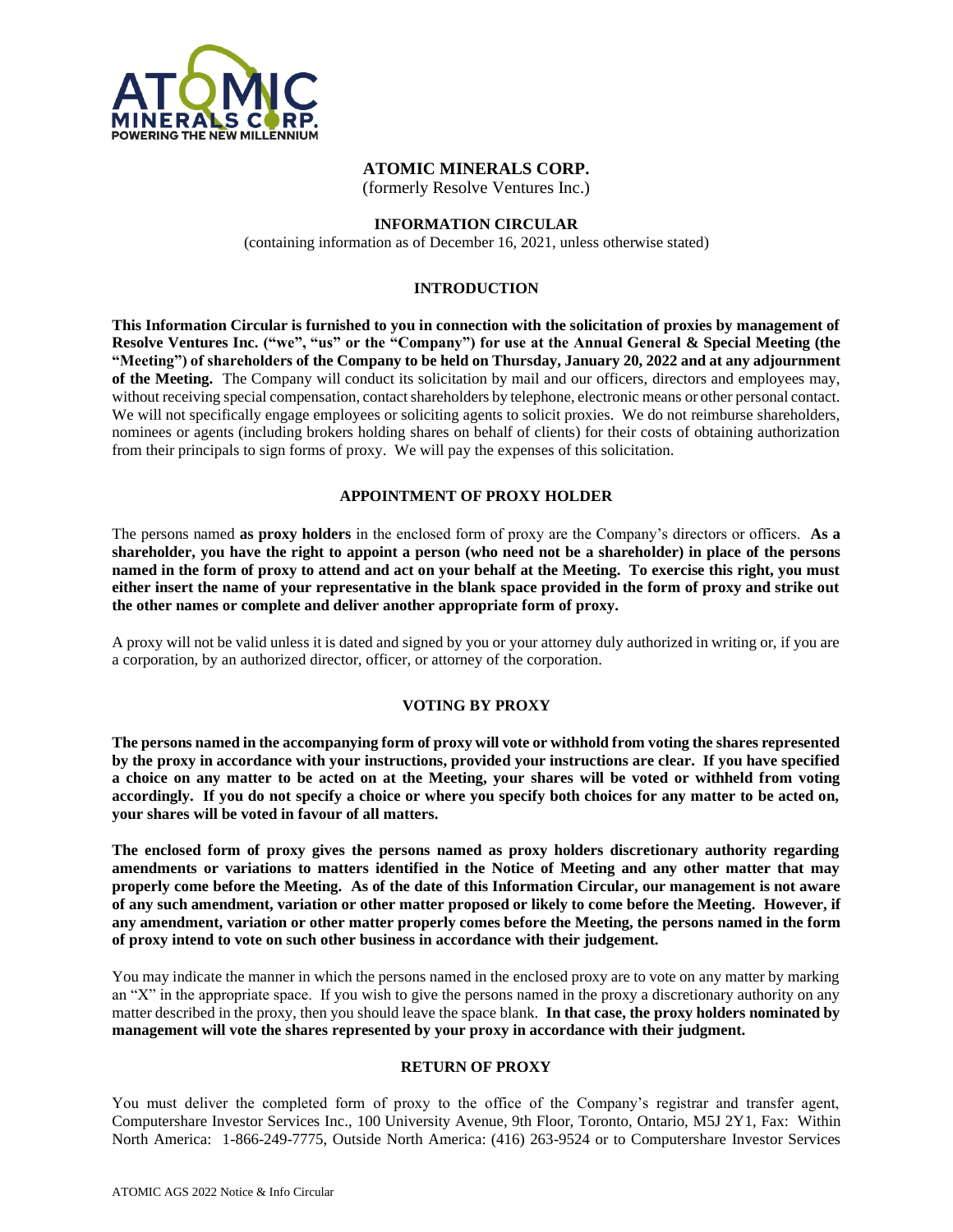Inc., 3rd floor, 510 Burrard Street, Vancouver, British Columbia, V6C 3B9, not less than 48 hours (excluding Saturdays, Sundays, and holidays) before the scheduled time of the Meeting or any adjournment.

#### **ADVICE TO NON-REGISTERED SHAREHOLDERS**

Only shareholders whose names appear on our records or validly appointed proxy holders are permitted to vote at the Meeting. Most of our shareholders are "non-registered" shareholders because their shares are registered in the name of a nominee, such as a brokerage firm, bank, trust company, trustee or administrator of a self-administered RRSP, RRIF, RESP or similar plan or a clearing agency such as CDS Clearing and Depository Services Inc. (a "Nominee"). If you purchased your shares through a broker, you are likely a non-registered shareholder.

Non-registered holders who have not objected to their Nominee disclosing certain ownership information about themselves to us are referred to as "NOBOs". Those non-registered holders who have objected to their Nominee disclosing ownership information about themselves to us are referred to as "OBOs".

In accordance with the securities regulatory policy, we will have distributed copies of the Meeting materials, being the Notice of Meeting, this Information Circular, and the form of proxy directly to NOBOs and to the Nominees for onward distribution to OBOs.

Nominees are required to forward the Meeting materials to each OBO unless the OBO has waived the right to receive them. Shares held by Nominees can only be voted in accordance with the instructions of the non-registered shareholder. Meeting materials sent to non-registered holders who have not waived the right to receive Meeting materials are accompanied by a request for voting instructions (a "**VIF**"). This form is instead of a proxy. By returning the VIF in accordance with the instructions noted on it, a non-registered holder is able to instruct the registered shareholder (or Nominee) how to vote on behalf of the non-registered shareholder. VIF's, whether provided by the Company or by a Nominee, should be completed and returned in accordance with the specific instructions noted on the VIF.

In either case, the purpose of this procedure is to permit non-registered holders to direct the voting of the shares which they beneficially own. Should a non-registered holder who receives a VIF wish to attend the Meeting or have someone else attend on his/her behalf, the non-registered holder may request a legal proxy as set forth in the VIF, which will grant the non-registered holder or his/her nominee the right to attend and vote at the Meeting. Non-registered holders should carefully follow the instructions set out in the VIF including those regarding when and where the VIF is to be delivered.

#### **REVOCATION OF PROXY**

If you are a registered shareholder who has returned a proxy, you may revoke your proxy at any time before it is exercised. In addition to revocation in any other manner permitted by law, a registered shareholder who has given a proxy may revoke it by either:

- a) signing a proxy bearing a later date; or
- b) signing a written notice of revocation in the same manner as the form of proxy is required to be signed as set out in the notes to the proxy.

The later proxy or the notice of revocation must be delivered to the office of the Company's registrar and transfer agent or to the Company's head office at any time up to and including the last business day before the scheduled time of the Meeting or any adjournment, or to the Chairman of the Meeting on the day of the Meeting or any adjournment.

If you are a non-registered shareholder who wishes to revoke a VIF or to revoke a waiver of your right to receive Meeting materials and to give voting instructions, you must give written instructions to your Nominee at least seven days before the Meeting.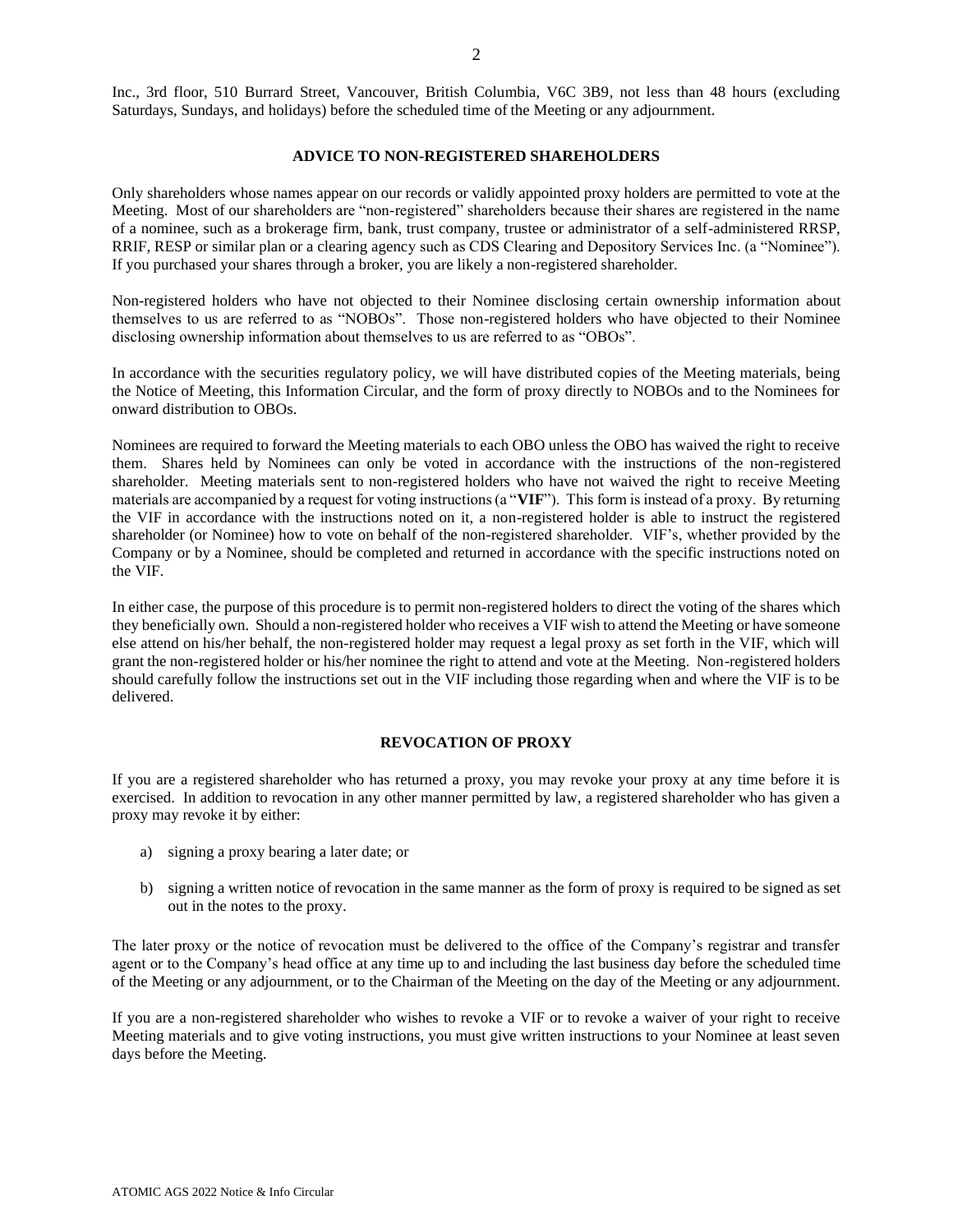# **INTEREST OF CERTAIN PERSONS IN MATTERS TO BE ACTED UPON**

None of the directors or executive officers of the Company, nor any person who has held such a position since the beginning of the last completed financial year of the Company, nor any proposed nominee for election as a director of the Company, nor any associate or affiliate of the foregoing persons, has any substantial or material interest, direct or indirect, by way of beneficial ownership of securities or otherwise, in any matter to be acted on at the Meeting other than the election of director, and the ratification and approval of the Company's 2018 stock option plan, approval of which will be sought at the Meeting. See "Particulars of Matters to be Acted Upon".

# **VOTING SECURITIES AND PRINCIPAL HOLDERS OF VOTING SECURITIES**

Persons who are registered shareholders of common shares at the close of business on December 16, 2021, are entitled to receive notice of and to attend and vote at the Meeting or any adjournment of the Meeting.

The authorized capital of the Company consists of an unlimited number of common shares without par value. As of December 16, 2021, the Company had 28,841,101 common shares issued and outstanding.

To the knowledge of the directors and senior officers of the Company, no person or company beneficially owns, directly or indirectly, or exercises control or direction over, common shares carrying more than 10% of the voting rights attached to the outstanding common shares of the Company except for the following.

Canal Front Investments Inc. and Naughty Capital Ltd., private companies each controlled by Blair Naughty, own an aggregate of 3,167,380 common shares of the Company or 10.98%. Canal Front Investments Inc. also owns 1,577,380 warrants and if exercised into common shares of the Company, Blair Naughty will own and control direction over 15.60% of the then issued and outstanding shares of the Company.

# **Approval of Resolutions**

On a show of hands, every shareholder and proxy holder will have one vote and, on a poll, every shareholder present in person or represented by proxy will have one vote for each common share. To approve a motion for an ordinary resolution, a majority of the votes cast by shareholders in person or by proxy who vote in respect of that resolution will be required. To approve a motion for a special resolution, a majority of not less than two-thirds of the votes cast in person or by proxy be those shareholders who vote in respect of that resolution will be required.

# **STATEMENT OF EXECUTIVE COMPENSATION**

The following information is presented in accordance with National Instrument Form 51-102F6V – *Statement of Executive Compensation – Venture Issuers* for the financial year ended August 31, 2021.

# **General**

For the purposes of this Statement of Executive Compensation:

"CEO" means an individual who acted as chief executive officer of the Company, or acted in a similar capacity, for any part of the most recently completed financial year;

"CFO" means an individual who acted as chief financial officer of the Company, or acted in a similar capacity, for any part of the most recently completed financial year;

"Named Executive Officer" or "NEO" means each of the following individuals:

- (a) a CEO;
- (b) a CFO;
- (c) each of the three most highly compensated executive officers of the Company, including any of its subsidiaries, or the three most highly compensated individuals acting in a similar capacity, other than the CEO and CFO, at the end of the most recently completed financial year and whose total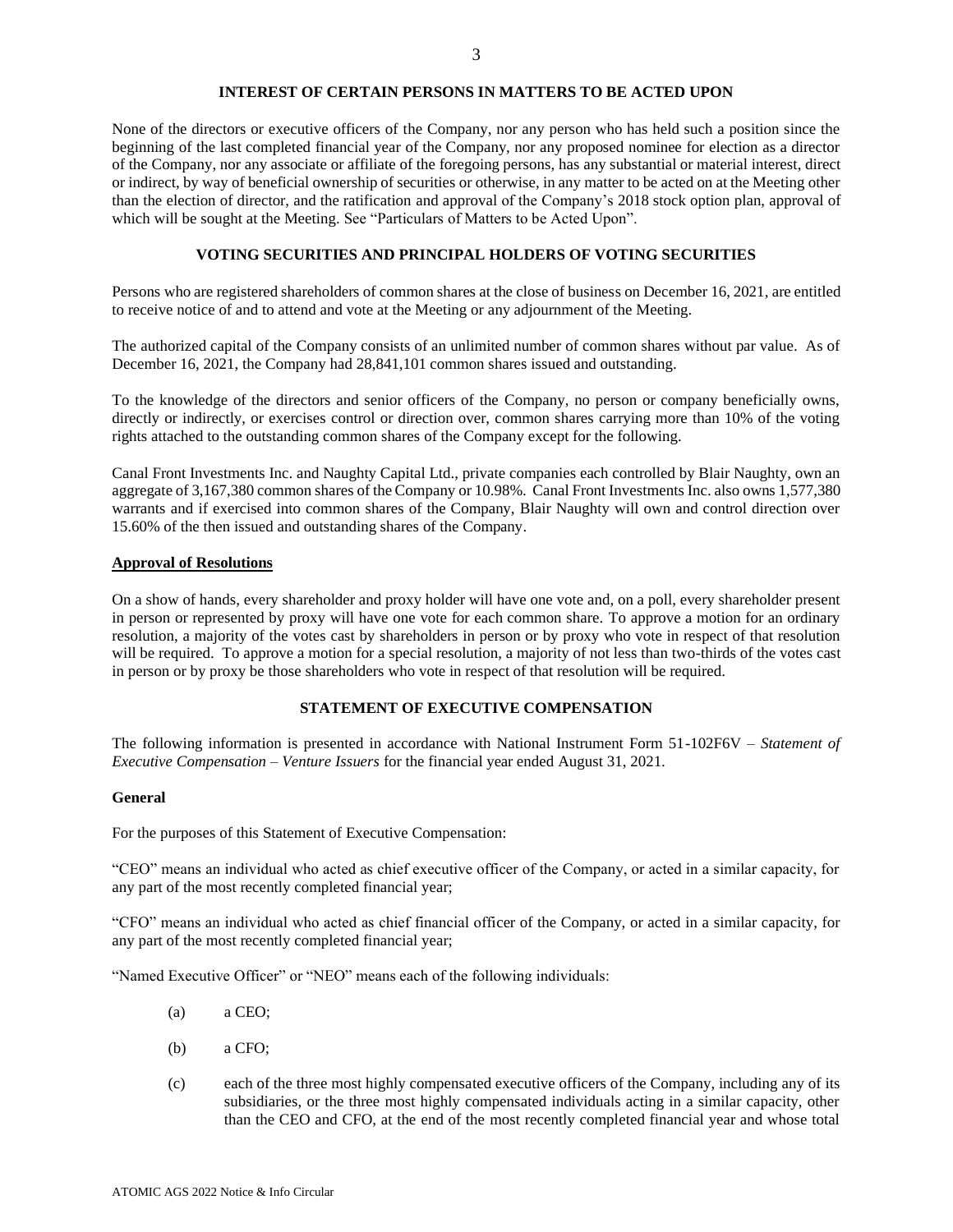compensation was, individually, more than \$150,000 as determined in accordance with applicable securities laws; and

(d) each individual who would be a NEO under paragraph (c) but for the fact that the individual was neither an executive officer of the Company, nor acting in a similar capacity at the end of the most recently completed financial year.

Based on the foregoing definition, during the two most recently completed financial year of the Company ended August 31, 2021 and 2020, the Company had two NEOs, namely, Clive Massey, "CEO", and Alexander Helmel "CFO."

#### **Director and Named Executive Officer Compensation, Excluding Compensation Securities**

The following table sets out all compensation paid, payable, awarded, granted, given, or otherwise provided, directly or indirectly, by the Company to each NEO and director, in any capacity, for the two most recently completed financial years ended August 31, 2021 and 2020:

| Table of compensation excluding compensation securities |                                      |                                                                   |                     |                                               |                                                        |                                                            |                                     |
|---------------------------------------------------------|--------------------------------------|-------------------------------------------------------------------|---------------------|-----------------------------------------------|--------------------------------------------------------|------------------------------------------------------------|-------------------------------------|
| Name and<br>position                                    | <b>Financial</b><br>Year(s)<br>ended | Salary,<br>consulting<br>fee,<br>retainer or<br>commission<br>\$) | <b>Bonus</b><br>\$) | <b>Committee</b><br>or meeting<br>fees<br>\$) | Value of<br><b>Perquisites</b><br>$({\bf S})^{(a)(b)}$ | Value of all<br>other<br>compensation<br>$({\bf 3})^{(c)}$ | <b>Total</b><br>compensation<br>\$) |
| <b>Clive</b>                                            | 2021                                 | 13,750                                                            | Nil                 | Nil                                           | Nil                                                    | 48,309                                                     | 62,059                              |
| Massey <sup>(1)</sup>                                   | 2020                                 | 86,000                                                            | Nil                 | Nil                                           | Nil                                                    | Nil                                                        | 86,000                              |
| <b>Alexander</b>                                        | 2021                                 | 10,000                                                            | Nil                 | Nil                                           | Nil                                                    | 43,918                                                     | 53,918                              |
| Helmel <sup>(2)</sup>                                   | 2020                                 | 27,000                                                            | Nil                 | Nil                                           | Nil                                                    | Nil                                                        | 27,000                              |
| <b>James</b>                                            | 2021                                 | Nil                                                               | Nil                 | Nil                                           | Nil                                                    | 30,742                                                     | 30,742                              |
| Hyland $(3)$                                            | 2020                                 | 7,500                                                             | Nil                 | Nil                                           | Nil                                                    | Nil                                                        | 7,500                               |
| <b>Foster</b>                                           | 2021                                 | Nil                                                               | Nil                 | Nil                                           | Nil                                                    | Nil                                                        | Nil                                 |
| Wilson <sup>(4)</sup>                                   | 2020                                 | Nil                                                               | Nil                 | Nil                                           | Nil                                                    | Nil                                                        | Nil                                 |

Notes:

- (2) Alexander Helmel was appointed CFO on December 9, 2017 and director on January 5, 2018.
- (3) James Hyland was appointed as director on January 5, 2018.
- (4) Foster Wilson was appointed as director on November 22, 2021.

*(c) Stock Based Compensation values calculated at the time of grant. None of the stock options granted have been exercised*

<sup>(1)</sup> Clive Massey was appointed CEO, President & director on November 24, 2017.

*<sup>(</sup>a) Includes perquisites provided to an NEO or director that are not generally available to all employees. An item is generally a perquisite if it is not integrally and directly related to the performance of the director's or NEO's duties. If something is necessary for a person to do his or her job, it is integrally and directly related to the job and is not a perquisite, even if it also provides some amount of personal benefit. For the purposes of the table, perquisites are valued on the basis of the aggregate incremental cost to the Company and its subsidiaries*

*<sup>(</sup>b) NEOs and directors whose total salary for the applicable financial year was \$150,000 or less did not receive perquisites that, in aggregate, were greater than \$15,000. NEOs and directors whose total salary for the applicable financial year was greater than \$150,000 but less than \$500,000 did not receive perquisites that, in aggregate, were greater than 10% of the NEO's or director's salary for the applicable financial year.*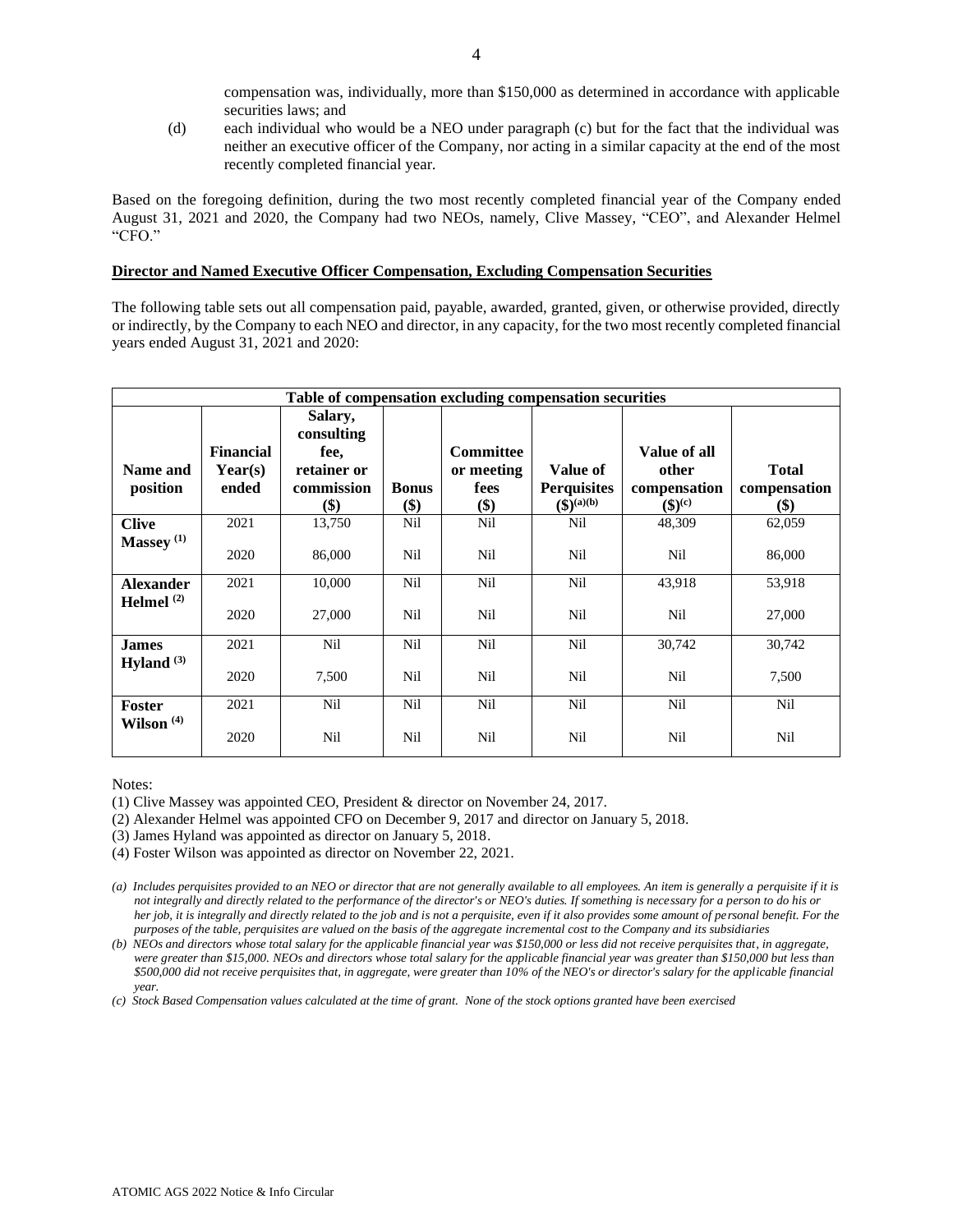# **Stock Options and Other Compensation Securities**

During the financial year ended August 31, 2021, the following NEOs and directors of the Company were issued or hold compensation securities:

| Name and<br>position                                     | <b>Type of</b><br>compensation<br>security | Number of<br>compensation<br>securities,<br>number of<br>underlying<br>securities,<br>and<br>percentage of<br>class | Date<br>of<br>issue<br><sub>or</sub><br>grant | Issue,<br>conversion<br>or exercise<br>$price(\$))$ | <b>Closing</b><br>price of<br>security or<br>underlying<br>security<br>on date of<br>grant<br>\$) | <b>Closing</b><br>price of<br>security or<br>underlying<br>security at<br>year end<br>\$) | <b>Expiry</b><br>date |
|----------------------------------------------------------|--------------------------------------------|---------------------------------------------------------------------------------------------------------------------|-----------------------------------------------|-----------------------------------------------------|---------------------------------------------------------------------------------------------------|-------------------------------------------------------------------------------------------|-----------------------|
| <b>Clive Massey</b><br>President, CEO<br>& Director      | <b>Stock Options</b>                       | 550,000                                                                                                             | Feb<br>11,<br>2021                            | \$0.10                                              | 0.11                                                                                              | 0.05                                                                                      | Feb 11,<br>2026       |
| <b>Alexander</b><br><b>Helmel</b><br>CFO and<br>Director | <b>Stock Options</b>                       | 500,000                                                                                                             | Feb<br>11,<br>2021                            | \$0.10                                              | 0.11                                                                                              | 0.05                                                                                      | Feb 11,<br>2026       |
| <b>James</b><br><b>Hyland</b><br>Director                | <b>Stock Options</b>                       | 350,000                                                                                                             | Feb<br>11,<br>2021                            | \$0.10                                              | 0.11                                                                                              | 0.05                                                                                      | Feb 11,<br>2026       |
| <b>Foster</b><br>Wilson<br>Director                      | N/A                                        | Nil                                                                                                                 | N/A                                           | N/A                                                 | N/A                                                                                               | N/A                                                                                       | N/A                   |

# **Exercise of Stock Options**

During the financial year ended August 31, 2021, none of the NEO's and directors of the Company exercised compensation securities:

| Name and<br>position                                       | Type of<br>compensation<br>security | Number of<br>underlying<br>securities<br>exercised | <b>Exercise</b><br>price<br>per<br>security<br>\$) | Date of<br>exercise | <b>Closing</b><br>price<br>per<br>security<br>on date<br>of<br>exercise<br>\$) | <b>Difference</b><br>between<br>exercise<br>price and<br>closing<br>price<br>on date of<br>exercise<br>\$) | <b>Total</b><br>value<br>on<br>exercise<br>date(\$) |
|------------------------------------------------------------|-------------------------------------|----------------------------------------------------|----------------------------------------------------|---------------------|--------------------------------------------------------------------------------|------------------------------------------------------------------------------------------------------------|-----------------------------------------------------|
| <b>Clive Massey</b><br>President, CEO<br>& Director        | N/A                                 | N/A                                                | N/A                                                | N/A                 | N/A                                                                            | N/A                                                                                                        | N/A                                                 |
| <b>Alexander</b><br><b>Helmel</b><br>$CFO$ and<br>Director | N/A                                 | N/A                                                | N/A                                                | N/A                 | N/A                                                                            | N/A                                                                                                        | N/A                                                 |
| <b>James</b><br><b>Hyland</b><br>Director                  | N/A                                 | N/A                                                | N/A                                                | N/A                 | N/A                                                                            | N/A                                                                                                        | N/A                                                 |
| <b>Foster</b><br>Wilson<br>Director                        | N/A                                 | N/A                                                | N/A                                                | N/A                 | N/A                                                                            | N/A                                                                                                        | N/A                                                 |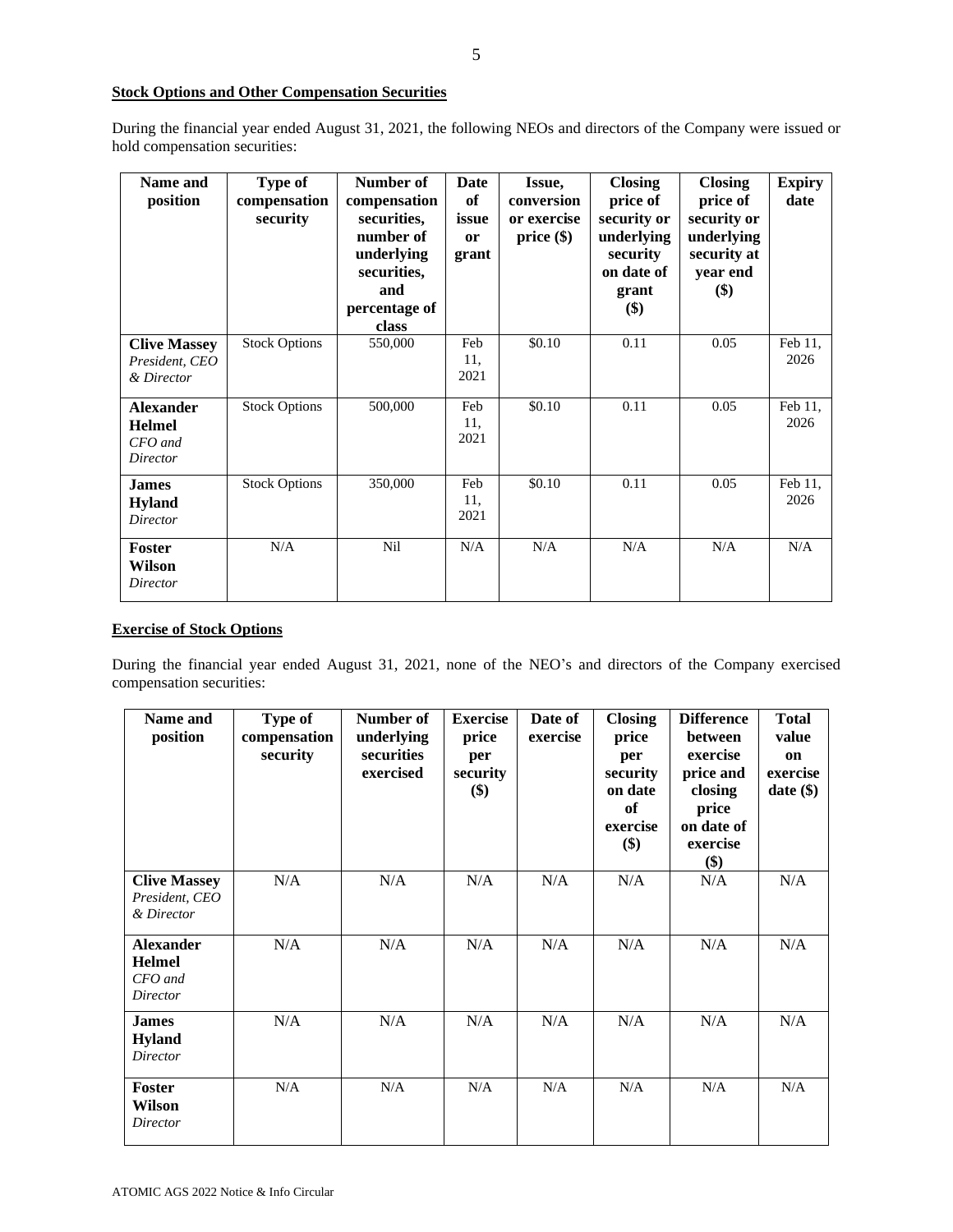# **Stock Option Plan and Other Incentive Plans**

The Company has adopted a stock option plan (the "Option Plan") pursuant to which the board of directors (the "Board") may grant options (the "Options") to purchase common shares of the Company (the "Shares") to NEOs, directors and employees of the Company or affiliated corporations and to consultants retained by the Company.

The purpose of the Option Plan is to attract, retain, and motivate NEOs, directors, employees and other service providers by providing them with the opportunity, through options, to acquire an interest in the Company and benefit from the Company's growth. Under the Option Plan, the maximum number of Shares reserved for issuance, including Options currently outstanding, is equal to 10% of the Shares outstanding from time to time (the "10% Maximum"). The 10% Maximum is an "evergreen" provision, meaning that, following the exercise, termination, cancellation or expiration of any Options, a number of Shares equivalent to the number of options so exercised, terminated, cancelled or expired would automatically become reserved and available for issuance in respect of future Option grants.

The number of Shares which may be the subject of Options on a yearly basis to any one person cannot exceed 5% of the number of issued and outstanding Shares at the time of the grant. Options may be granted to any employee, officer, director, consultant, affiliate or subsidiary of the Company exercisable at a price which is not less than the discounted market price of common shares of the Company on the date of the grant. The directors of the Company may, by resolution, determine the time period during which any option may be exercised (the "Exercise Period"), provided that the Exercise Period does not contravene any rule or regulation of such exchange on which the Shares may be listed. All Options will terminate on the earliest to occur of (a) the expiry of their term; (b) the date of termination of an optionee's employment, office or position as director, if terminated for just cause; (c) 90 days (or such other period of time as permitted by any rule or regulation of such exchange on which the Shares may be listed) following the date of termination of an optionee's position as a director or NEO, if terminated for any reason other than the optionee's disability or death; (d) 30 days following the date of termination of an optionee's position as a consultant engaged in investor relations activities, if terminated for any reason other than the optionee's disability, death, or just cause; and (e) the date of any sale, transfer or assignment of the Option.

Options are non-assignable and are subject to early termination in the event of the death of a participant or in the event a participant ceases to be a NEO, director, employee, consultant, affiliate, or subsidiary of the Company, as the case may be. Subject to the foregoing restrictions, and certain other restrictions set out in the Option Plan, the Board is authorized to provide for the granting of Options and the exercise and method of exercise of options granted under the Option Plan.

The TSX Venture Exchange ("Exchange") requires listed companies that have "rolling" stock option plans in place to receive shareholder approval for such plans on a yearly basis at the Company's annual Shareholders meeting.

### **Employment, Consulting and Management Agreements**

Management functions of the Company are not, to any substantial degree, performed other than by directors or NEOs of the Company.

The Company has entered into the following agreements with the current NEOs and directors of the Company:

*Clive Massey, President, CEO & Director –*The Company entered into a consulting agreement on November 24, 2017 with Mr. Massey whereby a consulting fee of \$6,000 is payable. On December 31, 2019, the directors of the Company resolved that the Consulting Agreement dated November 24, 2017 between the Company and Mr. Massey be amended only in terms of the remuneration payable to Mr. Massey under the Agreement whereby the monthly fee, paid in arrears, is increased from \$6,000 plus GST per month to \$10,000 plus GST per month effective as of October, 2019.

*Alexander Helmel, CFO & Director –*The Company entered into a consulting agreement on December 21, 2017 with Mr. Helmel whereby a monthly consulting fee of \$3,000 is payable. The agreement remains in good standing. There are no compensatory plans, contracts or arrangements between the Company and any NEO where the NEO is entitled to receive more than \$50,000 from the Company, including periodic payments or installments, in the event of:

(a) the resignation, retirement or any other termination of employment of the NEOs employment with the Company;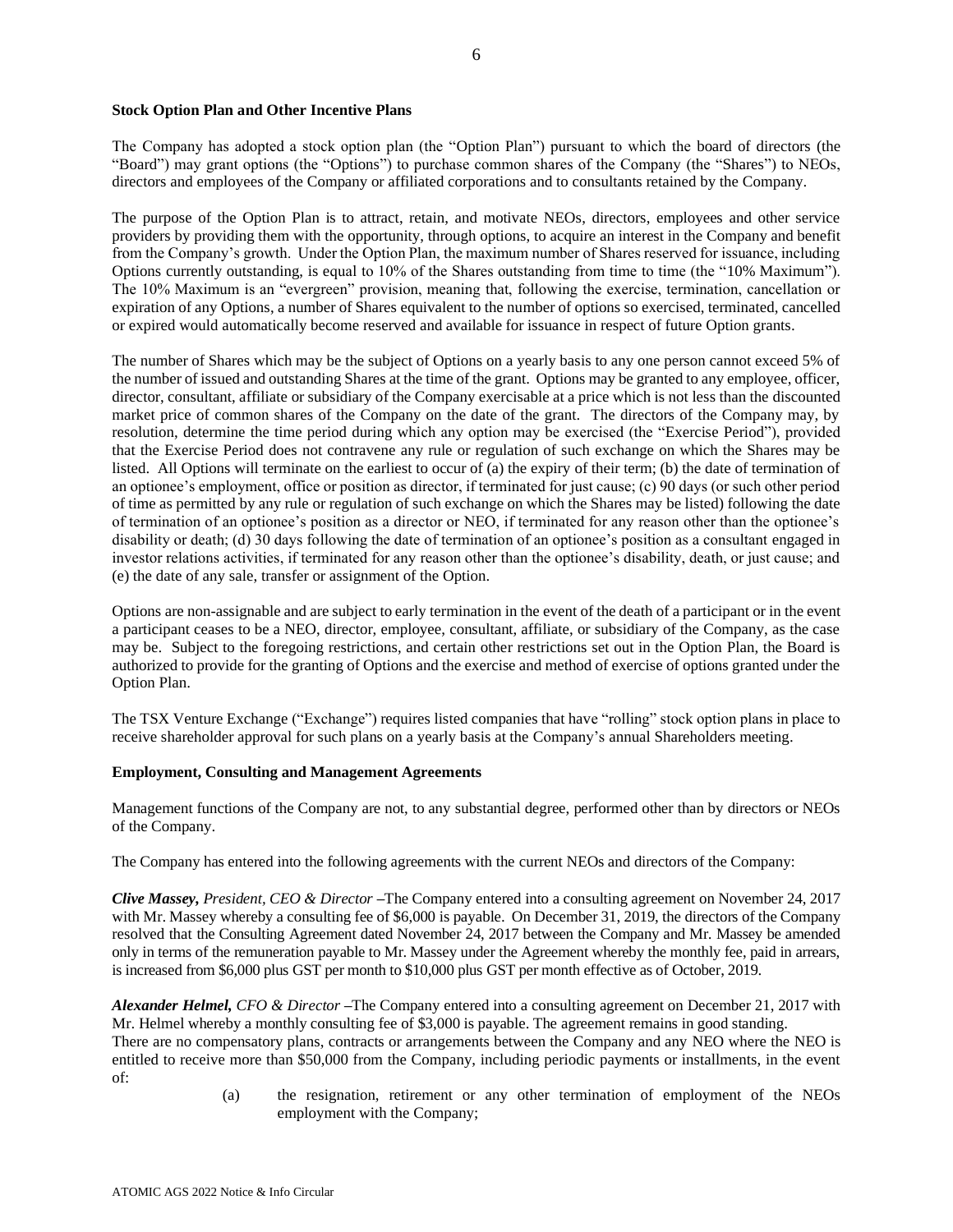- (b) a change of control of the Company; or
- (c) a change of the NEOs responsibilities following a change in control.

### **Oversight and Description of Director and NEO Compensation**

The Board of the Company as a whole has the responsibility of determining the compensation for the NEOs and the directors.

The Company's compensation objectives include the following:

- to assist the Company in attracting and retaining highly-qualified individuals;
- to create a sense of ownership in the Company among directors, officers, consultants and employees and to align their interests with those of the shareholders; and
- to ensure that the Company compensation program is competitive as well as financially affordable.

The Company's compensation program is designed to provide competitive levels of compensation. The Company recognizes the need to provide a total compensation package that will attract and retain qualified and experienced executives as well as align the compensation level of each executive to that executive's level of responsibility. In general, the Company's NEOs and directors may receive compensation that is comprised of three components:

- salary, wages or contractor payments;
- stock option grants; and/or
- bonuses

The objective and reason for this system of compensation is to allow the Company to remain competitive compared to its peers in attracting experienced personnel. The base salary of a NEO is intended to attract and retain executives by providing a reasonable amount of non-contingent remuneration.

The base salary review of each NEO takes into consideration the current competitive market conditions, experience, proven or expected performance, and the particular skills of the NEOs. Base salary is not evaluated against a formal "peer group".

Stock option grants are designed to reward the NEOs and directors for success on a similar basis as the shareholders of the Company, although the level of reward provided by a particular stock option grant is dependent upon the volatile stock market.

Any bonuses paid to the NEOs and directors are allocated on an individual basis related to the review by the Board of the work planned during the year and the work achieved during the year, including work related to administration, financing, shareholder relations and overall performance. The bonuses are paid to reward work done above the base level of expectations set by the base salary, wages or contractor payments.

# **Pension Arrangements**

The Company does not have any pension arrangements in place for the NEOs and directors.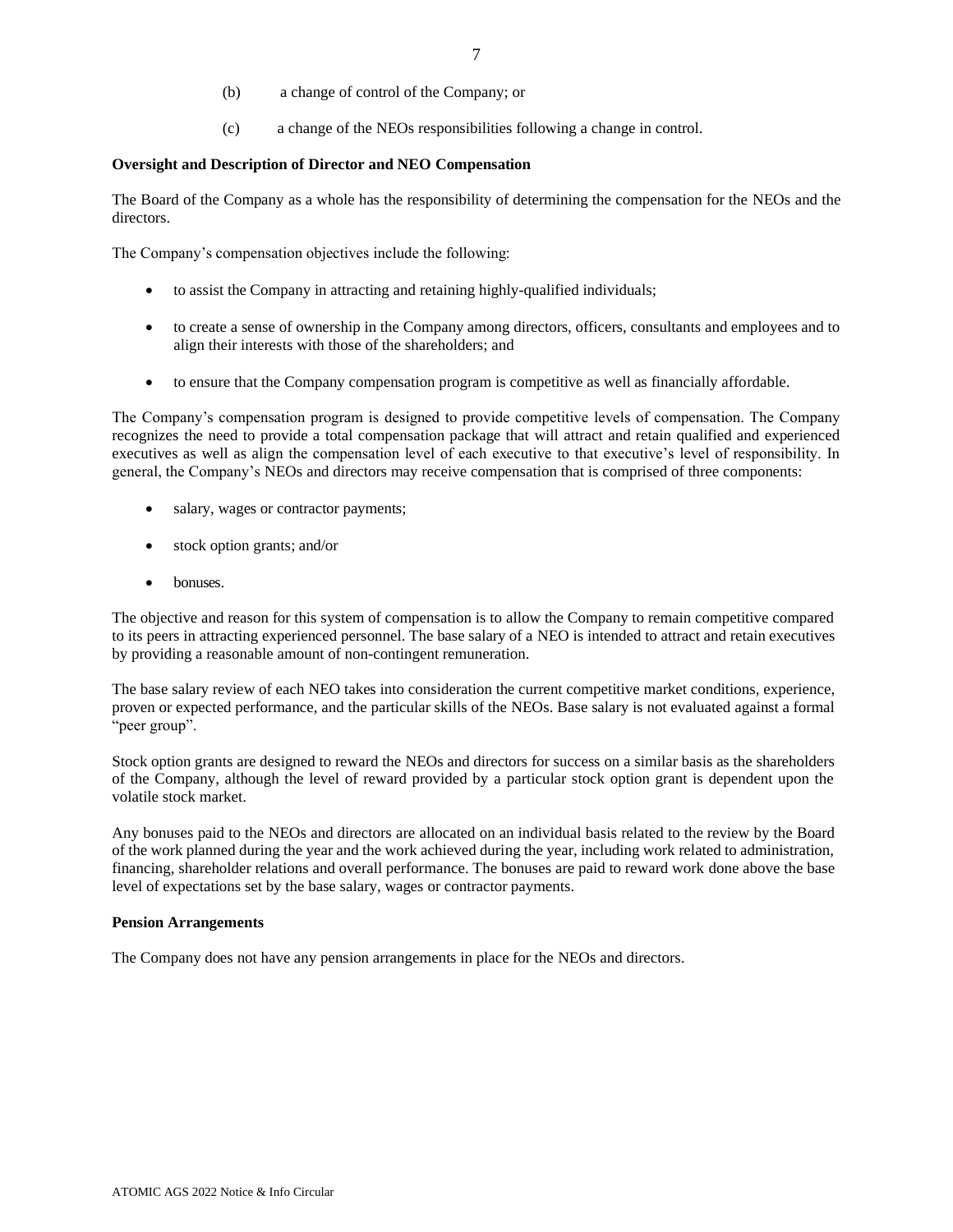# **SECURITIES AUTHORIZED FOR ISSUANCE UNDER EQUITY COMPENSATION PLANS**

The following table sets out equity compensation plan information as at the end of the financial year ended August 31, 2021:

| <b>Plan Category</b>                                            | Number of securities to be<br>issued upon exercise of<br>outstanding options,<br>warrants and rights<br>(a) | Weighted-average<br>exercise price of<br>outstanding options,<br>warrants and rights<br>(b) | Number of securities remaining<br>available for future issuance<br>under equity compensation<br>plans (excluding securities<br>reflected in column $(a)$ )<br>(c) |  |
|-----------------------------------------------------------------|-------------------------------------------------------------------------------------------------------------|---------------------------------------------------------------------------------------------|-------------------------------------------------------------------------------------------------------------------------------------------------------------------|--|
| Equity compensation plans<br>approved by securityholders        | 2.200,000                                                                                                   |                                                                                             | 684.110                                                                                                                                                           |  |
| Equity compensation plans<br>not approved by<br>securityholders | Nil                                                                                                         | N/A                                                                                         | N/A                                                                                                                                                               |  |
| <b>Total</b>                                                    | 2,200,000                                                                                                   |                                                                                             | 684,110                                                                                                                                                           |  |

# **AUDIT COMMITTEE**

The Company is including the disclosure required by Form 52-110F2 of National Instrument 52-110 *Audit Committees*  ("**NI 52-110**") under this heading. The Company is a "venture issuer" under NI 52-110 and is relying on the exemption in section 6.1 of NI 52-110.

# **Audit Committee Charter**

The Charter of the Company's Audit Committee is included as Schedule "A" to this Information Circular.

### **Composition of the Audit Committee**

The Audit Committee is currently composed of the following three directors: Foster Wilson, Alexander Helmel and James Hyland. Mr. Hyland and Mr. Wilson are independent members of the Audit Committee in accordance with Section 1.4 of National Instrument 52-110 *Audit Committees* ("**NI 52-110**"). Mr. Helmel, the Company's CFO, is not independent. All of the members of the Audit Committee are "financially literate" as that term is defined in NI 52- 110.

# **Relevant Education and Experience**

All of the members of the Audit Committee are financially literate, in that they have the ability to read and understand a balance sheet, an income statement, a cash flow statement and the notes attached thereto. Additionally, all of the members of the Audit Committee have accounting or related financial experience and are able to analyze and interpret a full set of financial statements, including the notes attached thereto, in accordance with international financial reporting standards.

#### **External Auditor Service Fees by Category**

#### **Audit Fees and Audit-Related Fees**

The aggregate fees billed/unbilled by the Company's external auditor for the financial year ended August 31, 2021 for audit and assurance and related services is approximately \$15,500 (2021) and \$15,000 (2020).

#### **Tax Fees**

The aggregate fees unbilled/billed for tax compliance, tax advice and tax planning services by the Company's external auditor for the financial years ended August 31, 2021 and 2020 is approximately \$ 1,800 (2021) and \$ 1,750 (2020).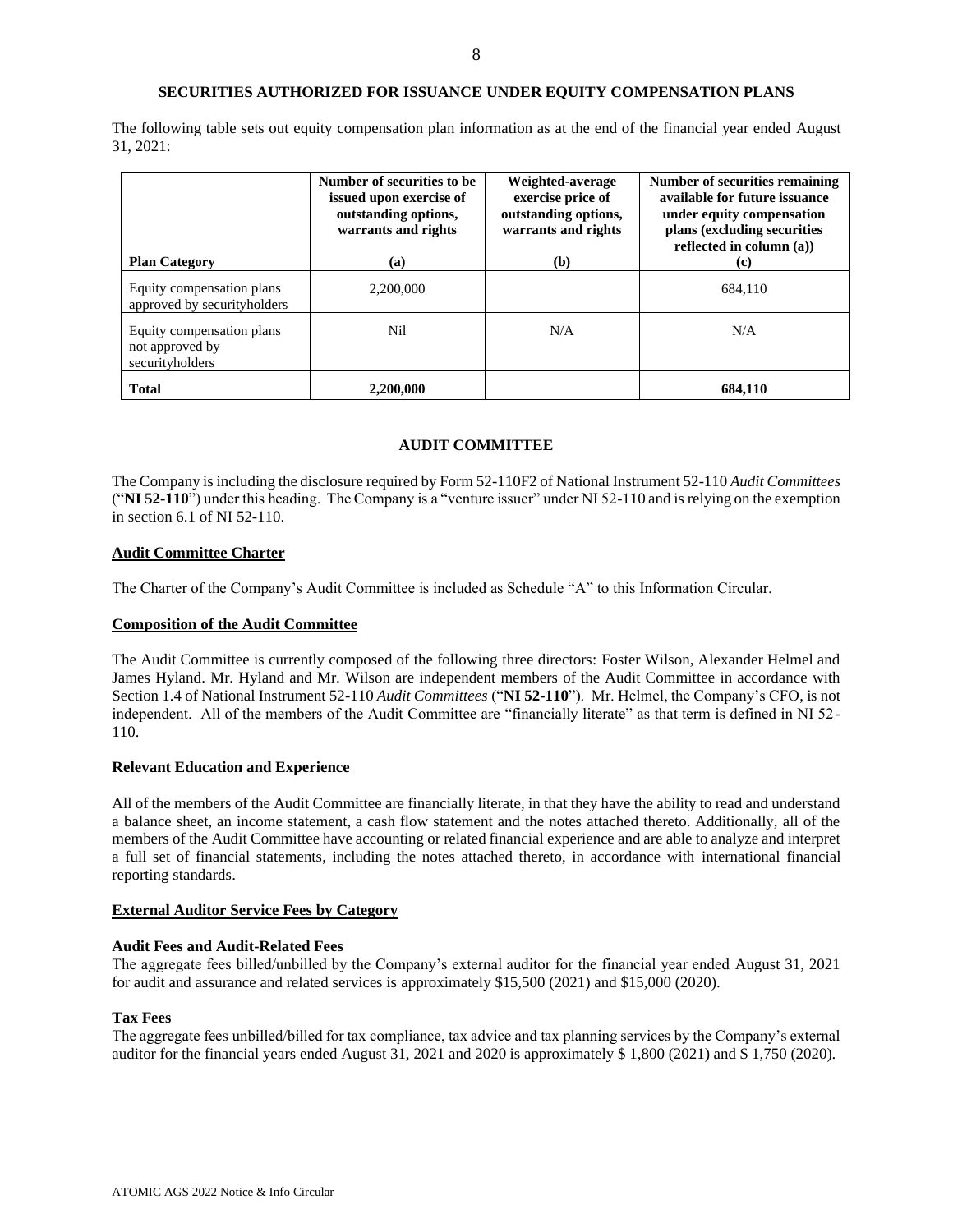# **All Other Fees**

The aggregate fees billed by the Company's external auditor for the financial year ended August 31, 2021 and 2020 for review of unaudited interim financial statements, compilation of consolidated financial statements and related services were \$NIL (2021) and NIL (2020).

# **Exemption**

The Company is relying on the exemption in section 6.1 of NI 52-110, which exempts issuers whose shares are listed on the Exchange from the requirements of Parts 3 (Composition of the Audit Committee) and 5 (Reporting Obligations) of NI 52-110.

# **CORPORATE GOVERNANCE**

*National Instrument 58-101 Disclosure of Corporate Governance Practices* ("**NI 58-101**") requires issuers to disclose their governance practices in accordance with NI 58-101. The Company is a "venture issuer" within the meaning of NI 58-101. A discussion of the Company's governance practices within the context of NI 58-101 is set out below.

Directors are considered to be independent if they have no direct or indirect material relationship with the Company. A "material relationship" is a relationship that could, in the view of the Company, be reasonably expected to interfere with the exercise of a director's independent judgment.

James Hyland is an "independent" director in that he is independent and free from any interest and any business or other relationship which could or could reasonably be perceived to materially interfere with his ability to act within the best interests of the Company, other than the interests and relationships arising from his shareholdings.

Foster Wilson is an "independent" director in that he is independent and free from any interest and any business or other relationship which could or could reasonably be perceived to materially interfere with his ability to act within the best interests of the Company, other than the interests and relationships arising from his shareholdings.

The Board facilitates its independent supervision over management by choosing management who demonstrate a high level of integrity and ability and having strong independent Board members. Further supervision is performed through the Audit Committee who may meet with the Company's auditors without management being in attendance.

# **Directorship**

The directors of the Company are currently directors of the following other reporting issuers:

| Clive Massey         | Universal Copper Ltd.<br>Silver Valley Metals Corp.<br>Kiplin Metals Inc.                                                 |
|----------------------|---------------------------------------------------------------------------------------------------------------------------|
| Alexander Helmel     | Treviso Capital Corp.<br>Global Cannabis Applications Corp.<br>Ynvisible Interactive Inc.<br>Silver Sands Resources Corp. |
| James Hyland         | Universal Copper Ltd.<br>Xplore Resources Corp.<br>ScreenPro Security Inc.                                                |
| <b>Foster Wilson</b> | Alpha Lithium Corp.                                                                                                       |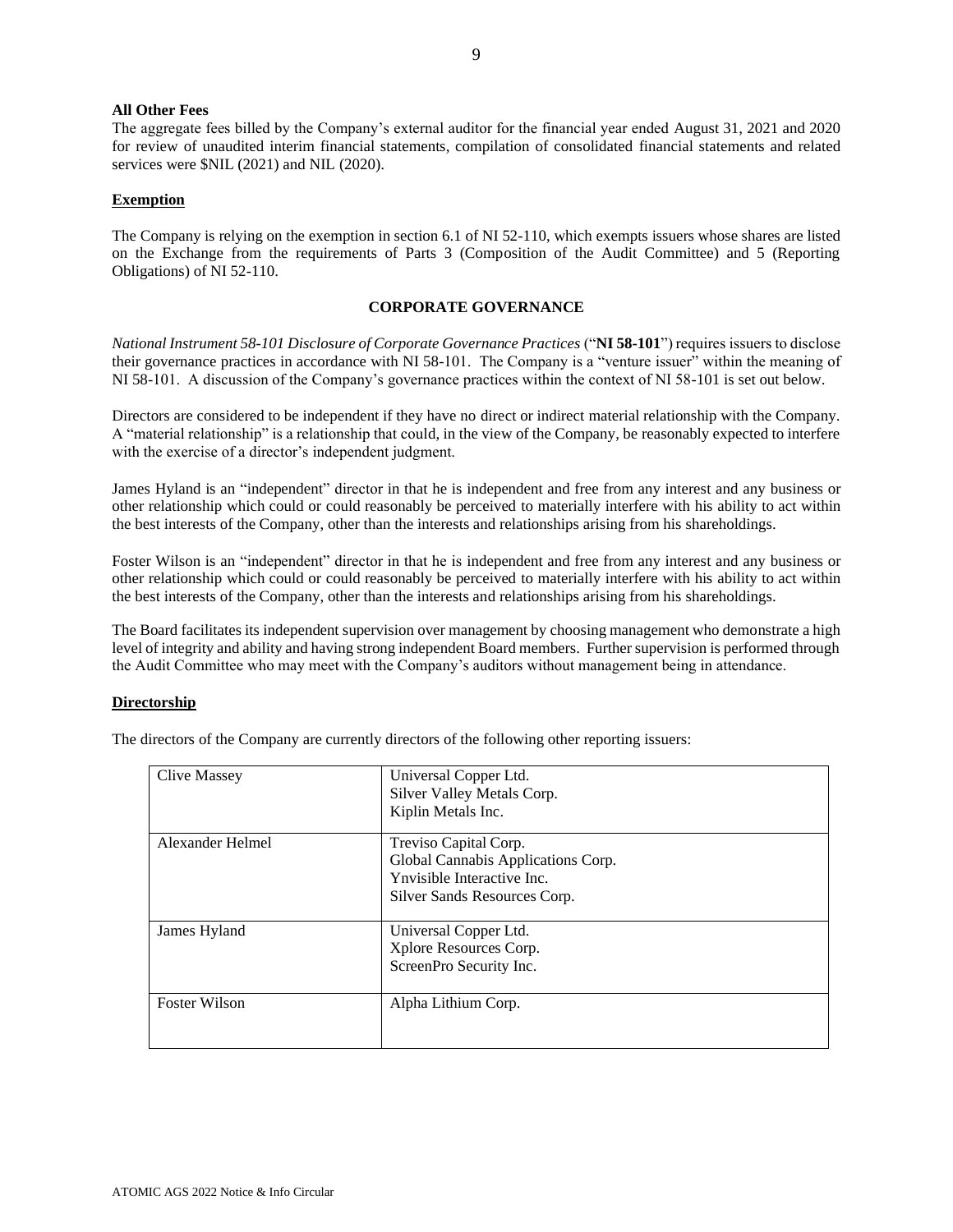# **Board Mandate**

The Board does not have a written mandate. The Board is responsible for approving long-term strategic plans and annual operating plans and budgets recommended by management. Board consideration and approval is also required for material contracts and business transactions, and all debt and equity financing transactions.

The Board delegates to management responsibility for meeting defined corporate objectives, implementing approved strategic and operating plans, carrying on the Company's business in the ordinary course, managing the Company's cash flow, evaluating new business opportunities, recruiting staff and complying with applicable regulatory requirements. The Board also looks to management to furnish recommendations respecting corporate objectives, longterm strategic plans and annual operating plans.

# **Position Descriptions**

The Board has not developed written position descriptions for the officers and directors of the Company. The size and nature of the Company's business allows each director or officer to understand his role in progressing the Company's operations.

# **Orientation and Continuing Education**

When new directors are appointed, they receive orientation, commensurate with their previous experience, on the Company's business, properties and industry and on the responsibilities of directors. Board meetings may also include presentations by the Company's management to give the directors additional insight into the Company's business. Individual directors are responsible for maintaining their own education, skills and knowledge at an appropriate level. Board members are encouraged to attend educational courses or presentations in relation to the Company's projects or the industry within which the Company operates.

# **Ethical Business Conduct**

The Company has not, to date, adopted a formal written Code of Ethical Business Conduct. The current limited size of the Company's operations, and the small number of officers and employees allow the Board to monitor, on an ongoing basis, the activities of management and to ensure that the highest standard of ethical conduct is maintained. The Board is aware of the recommendation in National Policy 58-201 *Corporate Governance Guidelines* to adopt a written code of business conduct and ethics and is reviewing different standards that may be appropriate for the Company to adopt.

To date, the Board has found that the fiduciary duties placed on individual directors by the Company's governing corporate legislation and the common law and the restrictions placed by applicable corporate legislation on an individual director's participation in decisions of the Board in which the director has an interest have been sufficient to ensure that the Board operates independently of management and in the best interests of the Company. Under the corporate legislation, a director is required to act honestly and in good faith with a view to the best interests of the Company and exercise the care, diligence and skill that a reasonably prudent person would exercise in comparable circumstances. A director must disclose to the Board the nature and extent of any interest of the director in any material contract or material transaction, whether made or proposed, if the director is a party to the contract or transaction, is a director or officer (or an individual acting in a similar capacity) of a party to the contract or transaction or has a material interest in a party to the contract or transaction. The disclosure must be evidenced in writing by being included in the consent resolutions or minutes of the meeting that approved the transaction or in a written disclosure delivered to the Company's records office. Unless the director properly discloses his interest and has the transaction properly approved, he may be liable to account to the Company for any profit he makes as a result of the transaction, unless the court finds that the transaction was fair and reasonable to the Company. Once the appropriate disclosure has been made by the interested director, the transaction must be approved by the directors or by the shareholders by special resolution. An interested director would not be entitled to vote at meetings of directors which evoke any such conflict.

# **Nomination of Directors**

The Board is responsible for identifying individuals qualified to become new Board members and recommending to the Board new director nominees to fill vacancies and for the next annual meeting the shareholders. The Board considers its size each year when it considers the number of directors to recommend to the shareholders for election at the annual meeting of shareholders, taking into account the number required to carry out the Board's duties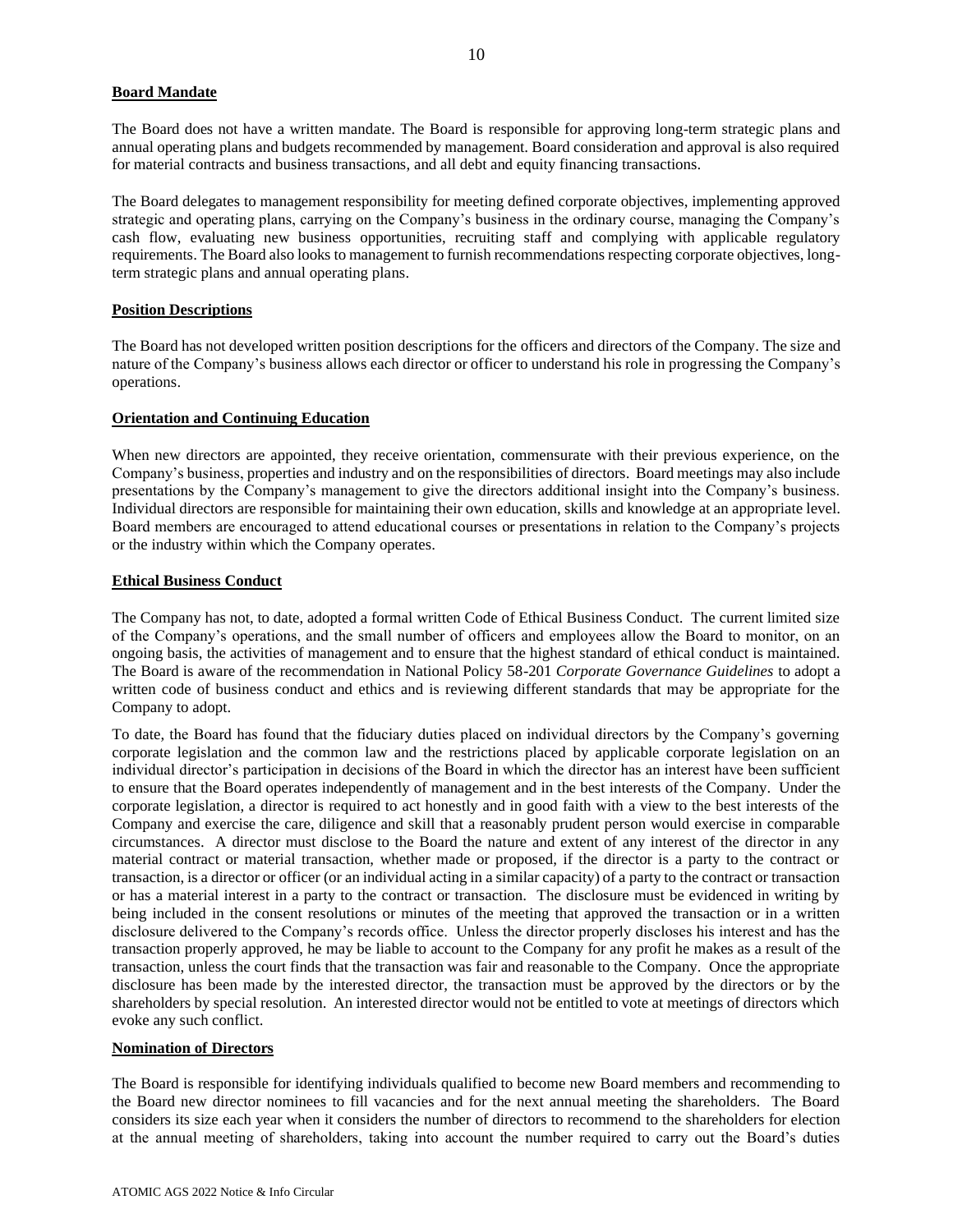effectively and to maintain a diversity of views and experience. New nominees must have a track record in general business management, special expertise in an area of strategic interest to the Company, the ability to devote the time required, shown support for the Company's mission and strategic objectives and a willingness to serve.

The Board does not have a nominating committee, and these functions are currently performed by the Board as a whole. However, this policy may be reviewed in the future depending on the circumstances of the Company.

### **Compensation**

The Board periodically reviews the compensation paid to directors, management and other employees based on such factors as time commitment and level of responsibility, comparative fees paid by other companies in the industry in North America and the Company's current position as an exploration company with limited operating revenue. The Board does not have a compensation committee, and these functions are currently performed by the Board as a whole. However, this policy may be reviewed in the future depending on the circumstances of the Company.

#### **Other Board Committees**

The Board has no other committees other than the Audit Committee.

#### **Assessments**

The Board conducts periodic assessments of its members including individual assessments to determine if the Board, its committee and the individual directors are performing efficiently. Based on the Company's size, stage of development and the limited number of individuals on the Board, the Board considers a formal assessment process to be inappropriate at this time. As the activities of the Company develop, it will consider the establishment of more formal evaluation procedures, including more quantitative measures of performance.

# **INDEBTEDNESS OF DIRECTORS AND EXECUTIVE OFFICERS**

During the last completed financial year, no director, executive officer, or nominee for director of the Company or any of their associates has been indebted to the Company or any of its subsidiaries, nor has any of these individuals been indebted to another entity which indebtedness is the subject of a guarantee, support in agreement, letter of credit or other similar arrangement or understanding provided by the Company or any of its subsidiaries.

# **INTEREST OF INFORMED PERSONS IN MATERIAL TRANSACTIONS**

No informed person of the Company, no proposed nominee for election as a director of the Company, and no associate or affiliate of any of these persons, has any material interest, direct or indirect, in any transaction since the commencement of our last financial year or in any proposed transaction, which, in either case, has materially affected or will materially affect the Company or any of our subsidiaries.

An "informed person" means:

(a) a director or executive officer of the Company;

(b) a director or executive officer of a person or company that is itself an informed person or subsidiary of the Company;

(c) any person or company who beneficially owns, directly or indirectly, voting securities of the Company or who exercises control or direction over voting securities of the Company or a combination of both carrying more than 10 percent of the voting rights attached to all outstanding voting securities of the Company other than voting securities held by the person or company as underwriter in the course of a distribution; and

(d) the Company if it has purchased, redeemed or otherwise acquired any of its securities, for so long as it holds any of its securities.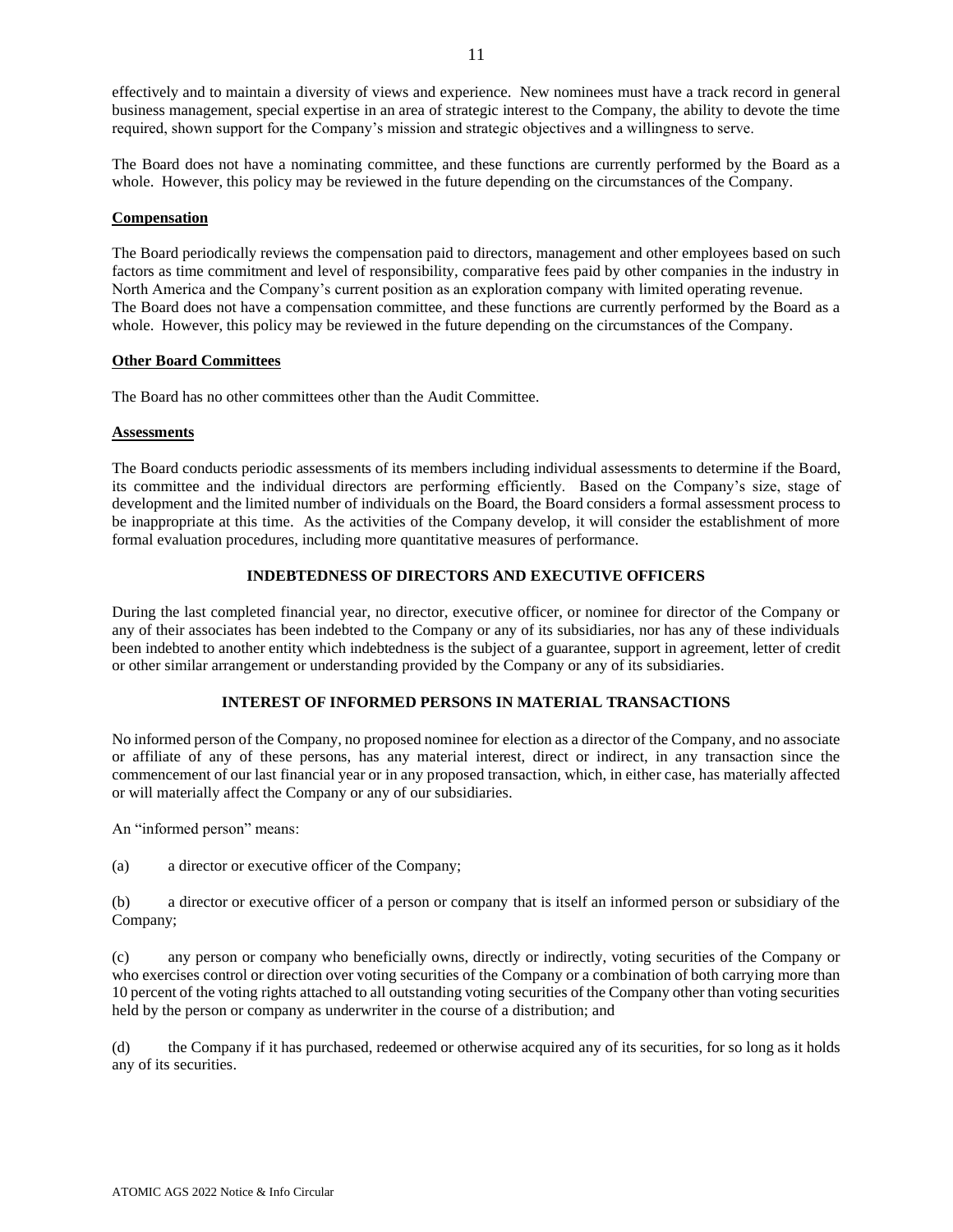# **MANAGEMENT CONTRACTS**

Management functions of the Company are generally performed by directors and executive officers of the Company and not, to any substantial degree, by any other person to whom the Company has contracted.

# **PARTICULARS OF MATTERS TO BE ACTED UPON**

#### **Election of Directors**

The Company's Board proposes to nominate the persons named in the table below for election as directors of the Company. Each director elected will hold office until the next annual general meeting of the Company or until his successor is duly elected or appointed, unless the office is earlier vacated in accordance with the Articles of the Company or the *Business Corporations Act* (British Columbia) (the "**BCBCA**") or he becomes disqualified to act as a director.

Management of the Company proposes that the number of directors for the Company be determined at four (4) for the ensuing year, subject to such increases as may be permitted by the Articles of the Company.

The following table sets out the names of management's nominees for election as directors, the jurisdiction in which each is ordinarily resident, the positions and offices which each presently holds with the Company, the period of time for which each has been a director of the Company, the respective principal occupations or employments during the past five years and the number of shares of the Company which each beneficially owns, directly or indirectly, or over which control or direction is exercised as of the date of this Information Circular.

| <b>Name, Jurisdiction of Residence</b><br>and Position Held with the<br>Company        | <b>Principal Occupation During the Past Five</b><br>$\textbf{YearS}^{(1)}$                                                                                                                                                                                                                                                                                                                                                                                                        | <b>Director Since</b> | Number of<br>Shares Owned $^{(1)}$ |
|----------------------------------------------------------------------------------------|-----------------------------------------------------------------------------------------------------------------------------------------------------------------------------------------------------------------------------------------------------------------------------------------------------------------------------------------------------------------------------------------------------------------------------------------------------------------------------------|-----------------------|------------------------------------|
| <b>Clive Massey</b><br>British Columbia, Canada<br>President, CEO & Director           | President, CEO and Director of the Company<br>since November 24, 2017. President and CEO<br>of Universal Copper Ltd. since May 31, 2017,<br>Director of Universal Copper Ltd. since<br>September 29, 2016; Director of Silver Valley<br>Metals Corp. (formerly Organimax Nutrient<br>Corp.) and Kiplin Metals Inc.                                                                                                                                                                | November 24,<br>2017  | 321,428                            |
| Alexander Helmel $^{(2)}$<br>British Columbia, Canada<br>CFO & Director                | Management consultant having served as a<br>director or officer of several early stage venture<br>companies within the Canadian Capital Markets                                                                                                                                                                                                                                                                                                                                   | January 5, 2018       | Nil                                |
| James Hyland <sup>(2)</sup><br>British Columbia, Canada<br><b>Independent Director</b> | Corporate Founder and Manager of numerous<br>early-stage public and private businesses.                                                                                                                                                                                                                                                                                                                                                                                           | January 5, 2018       | 200,000                            |
| Foster Wilson $(2)$<br>British Columbia, Canada<br><b>Independent Director</b>         | Mr. Wilson is a geologist and has over 30 years<br>of experience including exploration,<br>development, reserve drilling and resource<br>estimating, feasibility studies, mine permitting<br>and development. Foster has worked in various<br>capacities for Placer-Dome, Echo Bay,<br>American Bonanza Gold, and various junior<br>exploration companies. Foster currently serves<br>as President of Mesa Exploration Corp. and is<br>on the board of Alpha Lithium Corporation. | November 22,<br>2021  | Nil                                |

(1) This information as to principal occupation and number of shares owned, not being within the knowledge of the Company, has been furnished by the respective directors individually.

(2) Member of the Audit Committee.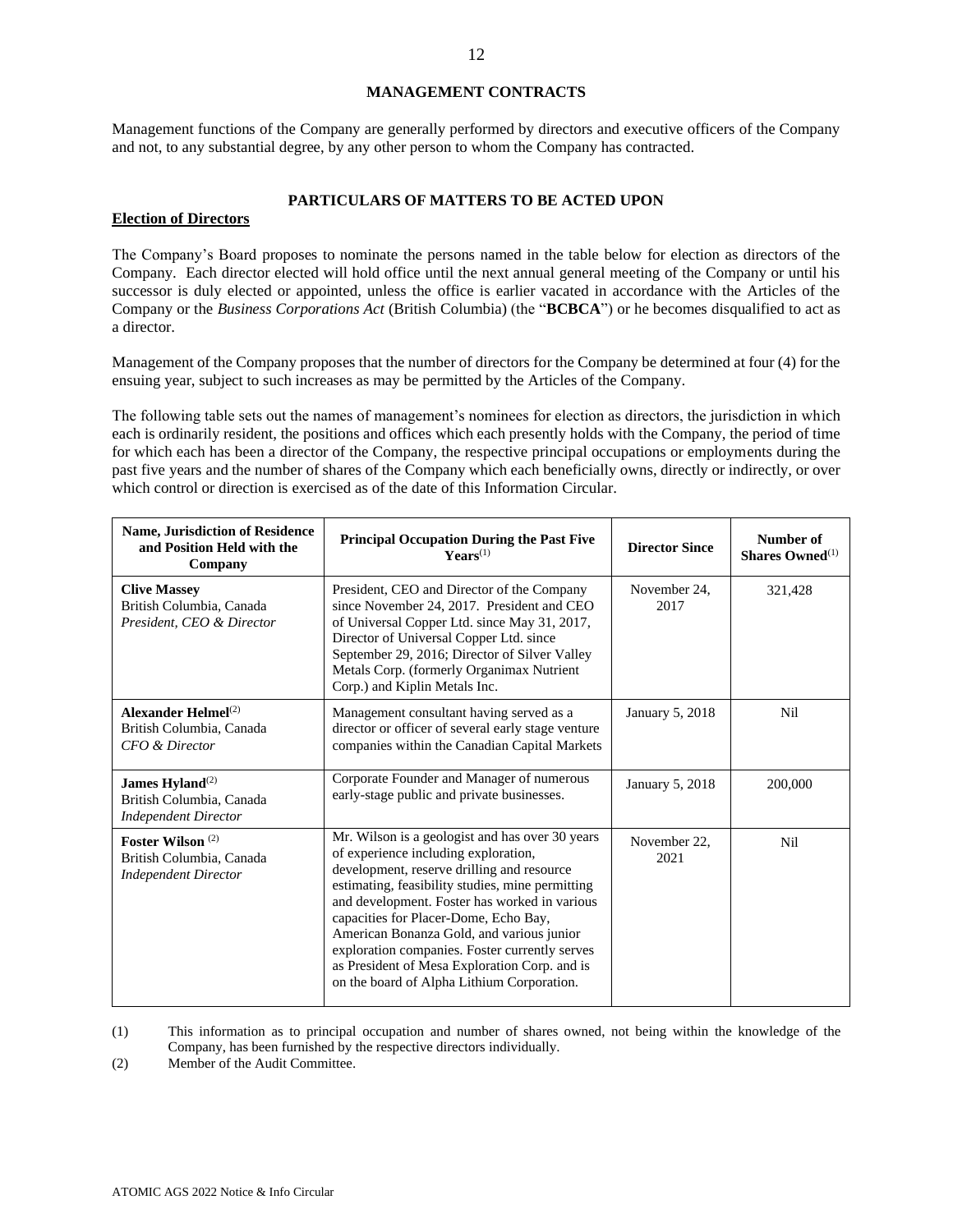To the knowledge of the Company, no proposed director, except as outlined below in (a)(i)

(a) is, as at the date of this Information Circular, or has been, within 10 years before the date of this Information Circular, a director, CEO or CFO of any company (including the Company) that:

(i) was the subject, while the proposed director was acting in the capacity as director, CEO or CFO of such company, of a cease trade or similar order or an order that denied the relevant company access to any exemption under securities legislation, that was in effect for a period of more than 30 consecutive days;

James Hyland was an independent director of BLOK Technologies Inc. ("Blok") on November 26, 2018, when the British Columbia Securities Commission issued a Temporary Order and Notice of Hearing involving Blok and its participation in an alleged scheme involving the unlawful distribution of securities. The Temporary Order was extended on January 16, 2019, and again on May 29, 2019. The shares of Blok were not halted pursuant to this Temporary Order. On January 7, 2019, James Hyland was appointed the interim Chief Executive Officer of Blok. James Hyland resigned as director and interim Chief Executive Officer of Blok on February 26, 2020.; or

(ii) was subject to a cease trade or similar order or an order that denied the relevant company access to any exemption under securities legislation, that was in effect for a period of more than 30 consecutive days, that was issued after the proposed director ceased to be a director, CEO or CFO but which resulted from an event that occurred while the proposed director was acting in the capacity as director, CEO or CFO of such company; or

- (b) is, as at the date of this Information Circular, or has been within 10 years before the date of the Information Circular, a director or executive officer of any company (including the Company) that, while that person was acting in that capacity, or within a year of that person ceasing to act in that capacity, became bankrupt, made a proposal under any legislation relating to bankruptcy or insolvency or was subject to or instituted any proceedings, arrangement or compromise with creditors or had a receiver, receiver manager or trustee appointed to hold its assets; or
- (c) has, within the 10 years before the date of this Information Circular, become bankrupt, made a proposal under any legislation relating to bankruptcy or insolvency, or become subject to or instituted any proceedings, arrangement or compromise with creditors, or had a receiver, receiver manager or trustee appointed to hold the assets of the proposed director; or
- (d) has been subject to any penalties or sanctions imposed by a court relating to securities legislation or by a securities regulatory authority or has entered into a settlement agreement with a securities regulatory authority; or
- (e) has been subject to any penalties or sanctions imposed by a court or regulatory body that would likely be considered important to a reasonable securityholder in deciding whether to vote for a proposed director.

Each of the proposed directors has consented to being named as a nominee in this Information Circular, and it is not contemplated that any of these proposed directors will be unable to stand for election to the Board or serve as a director.

Further background information with respect to each of the proposed directors is set forth below:

#### Clive Massey

Mr. Massey has been the President and CEO and a director of the Company since November 24, 2017. He is currently also the President, CEO and a director of Universal Copper Ltd. (formerly Tasca Resources Ltd.) and a director of Silver Valley Metals Corp. and Kiplin Mentals Inc. He has held directorships and senior management positions with various Exchange listed companies, including CEO of Redhill Resources, Windfire Capital Corp., Prescient Mining and Universal Uranium and has coordinated the marketing programs for many successful public companies.

# Alexander Helmel

Alexander Helmel has been the Chief Financial Officer Since December 2017 and a director of the Company since January 2018. He brings over 15 years of experience working with private and publicly traded companies; and has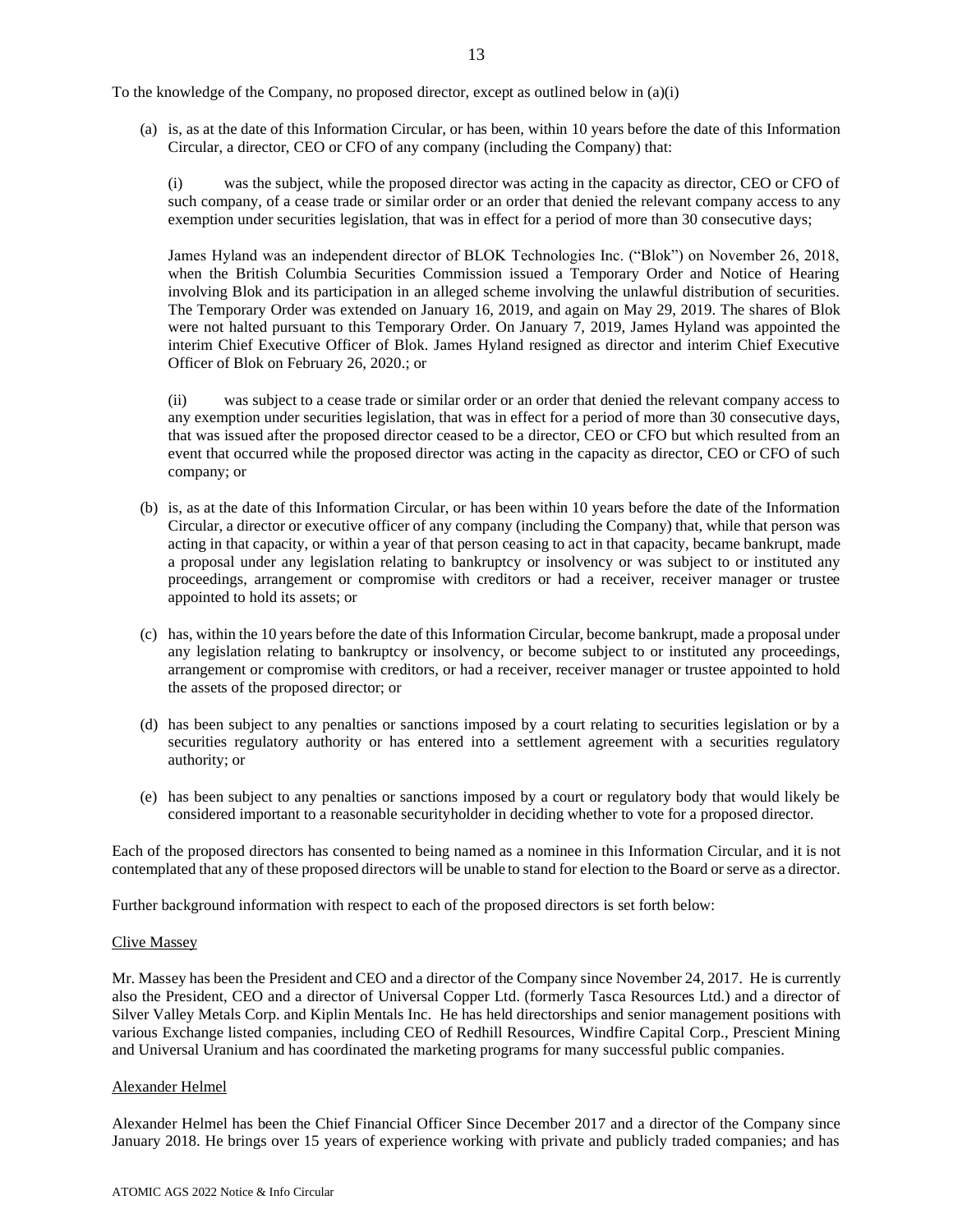specific expertise working with resource-based companies in the Canadian Capital Markets. Mr. Helmel is focused on developing exploration and managing the assets of mining corporations, while simultaneously building senior management teams and corporate growth strategies. Mr. Helmel has been involved with multiple exploration companies including Rara Terra Minerals Corp., Ynvisible Interactive Inc., Kombat Copper, and Giyani Gold Corp. Mr. Helmel obtained his Bachelor of Science degree from the University of British Columbia in 1994.

# James Hyland

James Hyland brings more than 27 years of experience in the public markets as a financial and marketing consultant, a corporate founder and manager of numerous early-stage public and private businesses. His industry expertise includes mining, publishing, financial services, oil  $\&$  gas, hospitality, technology, alternative energy and healthcare appliances. He is currently a Director of Universal Copper Ltd. (formerly Tasca Resources Ltd.) (TSX:V: UNV) and Xplore Resources Corp. (TSX:V: XPLR). Mr. Hyland has an extensive network of contacts within the financial community including brokers, fund managers, industry analysts and media, throughout North America, the United Kingdom and continental Europe. Mr. Hyland earned a Bachelor of Commerce in Entrepreneurial Management from Royal Roads University of Victoria, BC. Canada.

# Foster Wilson

Mr. Wilson is a geologist and has over 30 years of experience including exploration, development, reserve drilling and resource estimating, feasibility studies, mine permitting and development. Foster is former member of technical services group at Placer Dome Exploration 1990-1999 and has worked in various capacities for Echo Bay, American Bonanza Gold, and various junior exploration companies. Foster currently serves as President of Mesa Exploration Corp. and is on the board of Alpha Lithium Corporation. Mr. Wilson attended the University of Nevada's Mackay School of Earth Sciences and Engineering.

# **Appointment and Remuneration of Auditor**

Unless otherwise instructed, the proxies given in this solicitation will be voted for the appointment of Smythe, LLP of Vancouver, British Columbia, as auditors for the Company to hold office until the next annual general meeting, at a remuneration to be fixed by the directors.

# **Incentive Stock Option Plan**

The Option Plan is a "rolling" stock option plan, which makes a maximum of 10% of the issued and outstanding Shares available for issuance thereunder.

The purpose of the Option Plan is to provide directors, officers and key employees of, and certain other persons who provide services to, the Company with an opportunity to purchase Shares of the Company at a specific price, and subsequently benefit from any appreciation in the value of the Shares. This provides an incentive for such persons to contribute to the future success of the Company and enhances the ability of the Company to attract and retain skilled and motivated individuals, thereby increasing the value of the Shares for the benefit of all Shareholders.

The exercise price of stock options granted under the Option Plan will be determined by the Board and will be priced in accordance with the policies of the Exchange, and will not be less than the closing price of the Common Shares on the Exchange on the date prior to the date of grant less any allowable discounts. All options granted under the Option Plan will have a maximum term as permitted by the Exchange and will be the dates fixed by the Board at the time the options are granted.

The Option Plan provides that it is solely within the discretion of the directors to determine who should receive options and how many they should receive. The Board may issue a majority of the options to insiders of the Company. However, the Option Plan provides that in no case will the Option Plan or any existing share compensation arrangement of the Company result, at any time, in the issuance to any option holder, within a one year period, of a number of Common Shares exceeding 5% of the Company's issued and outstanding Common Share capital.

The Exchange requires listed companies that have "rolling" stock option plans in place to receive shareholder approval for such plans on a yearly basis at the company's annual Shareholders meeting. The full text of the Option Plan is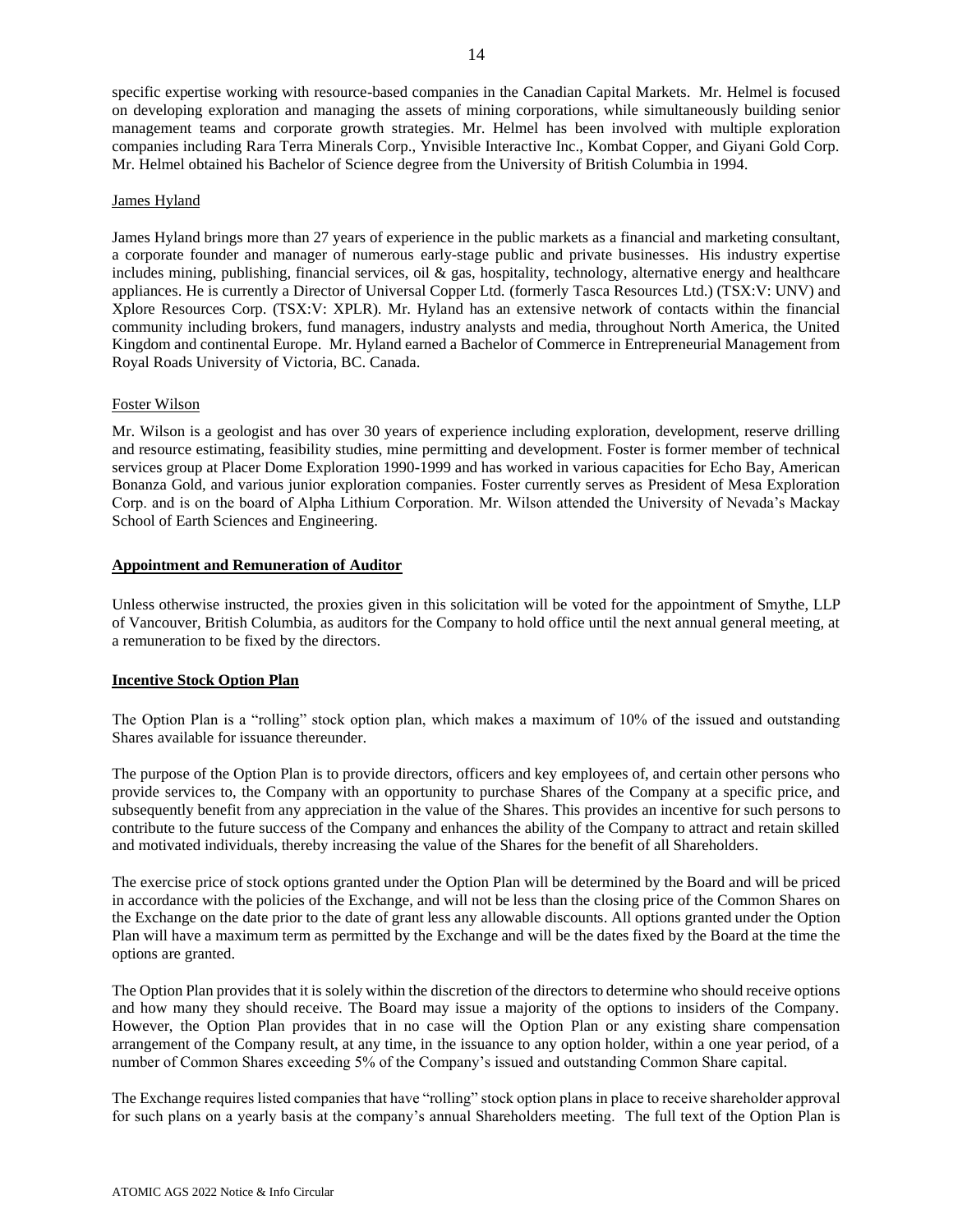available for review by any Shareholder up until the day preceding the Meeting at the Company's head office, located at #830 – 1100 Melville Street, Vancouver, British Columbia and will also be available at the Meeting.

Upon the approval of the Option Plan by Shareholders, Shareholder approval will not be required or sought on a caseby-case basis for the purpose of the granting of options and the exercise of options under the Option Plan.

At the Meeting, Shareholders will be asked to approve an ordinary resolution approving the Option Plan. The text of the resolution to be considered and, if thought fit, approved at the Meeting is as follows:

# "BE IT RESOLVED THAT:

- 1. Subject to the approval of the Exchange, the Company's incentive stock option plan, which makes a total of 10% of the issued and outstanding shares of the Company available for issuance thereunder as described in the Company's Information Circular dated December 20, 2021, be and is hereby ratified, confirmed and approved.
- 2. The Company be and is hereby authorized to grant options pursuant and subject to the terms and conditions of the Option Plan.
- 3. Any one director or officer of the Company be and is hereby authorized and directed to perform all such acts, deeds and things and execute all such documents and other instruments as may be required to give effect to the true intent of this resolution."

In order to be effective, the foregoing ordinary resolutions must be approved by a simple majority of the votes cast by those shareholders of the Company who, being entitled to do so, vote in person or by proxy at the Meeting in respect of such resolution.

# **It is the intention of the persons named in the accompanying Proxy, if not expressly directed to the contrary in such Proxy, to vote such proxies FOR the ordinary resolution authorizing the approval of the Option Plan.**

The directors of the Company believe the passing of the foregoing ordinary resolution is in the best interests of the Company and recommend that shareholders of the Company vote in favour of the resolution. **Unless such authority is withheld, the persons named in the enclosed Proxy intend to vote FOR the approval of the Option Plan.**

# **OTHER BUSINESS**

Management is not aware of any matters to come before the Meeting other than those set forth in the Notice of Meeting. If any other matter properly comes before the Meeting, it is the intention of the persons named in the Proxy to vote the shares represented thereby in accordance with their best judgment on such matter.

# **ADDITIONAL INFORMATION**

Additional information relating to the Company is on SEDAR at www.sedar.com. Financial information is provided in the Company's financial statements and management's discussion and analysis ("**MD&A**") for the most recently completed financial year.

The Company will provide to any securityholder upon request, copies of the Company's financial statements and MD&A for the most recently completed financial year. Please direct your request to the Company at #830 – 1100 Melville Street, Vancouver, British Columbia, V6E 4A6.

The contents of this Info Circular and the sending thereof to the Shareholders of the Company have been approved by the Board.

DATED at Vancouver, British Columbia, this 20<sup>th</sup> day of December, 2021.

# **ON BEHALF OF THE BOARD**

*"Clive Massey"*  President & CEO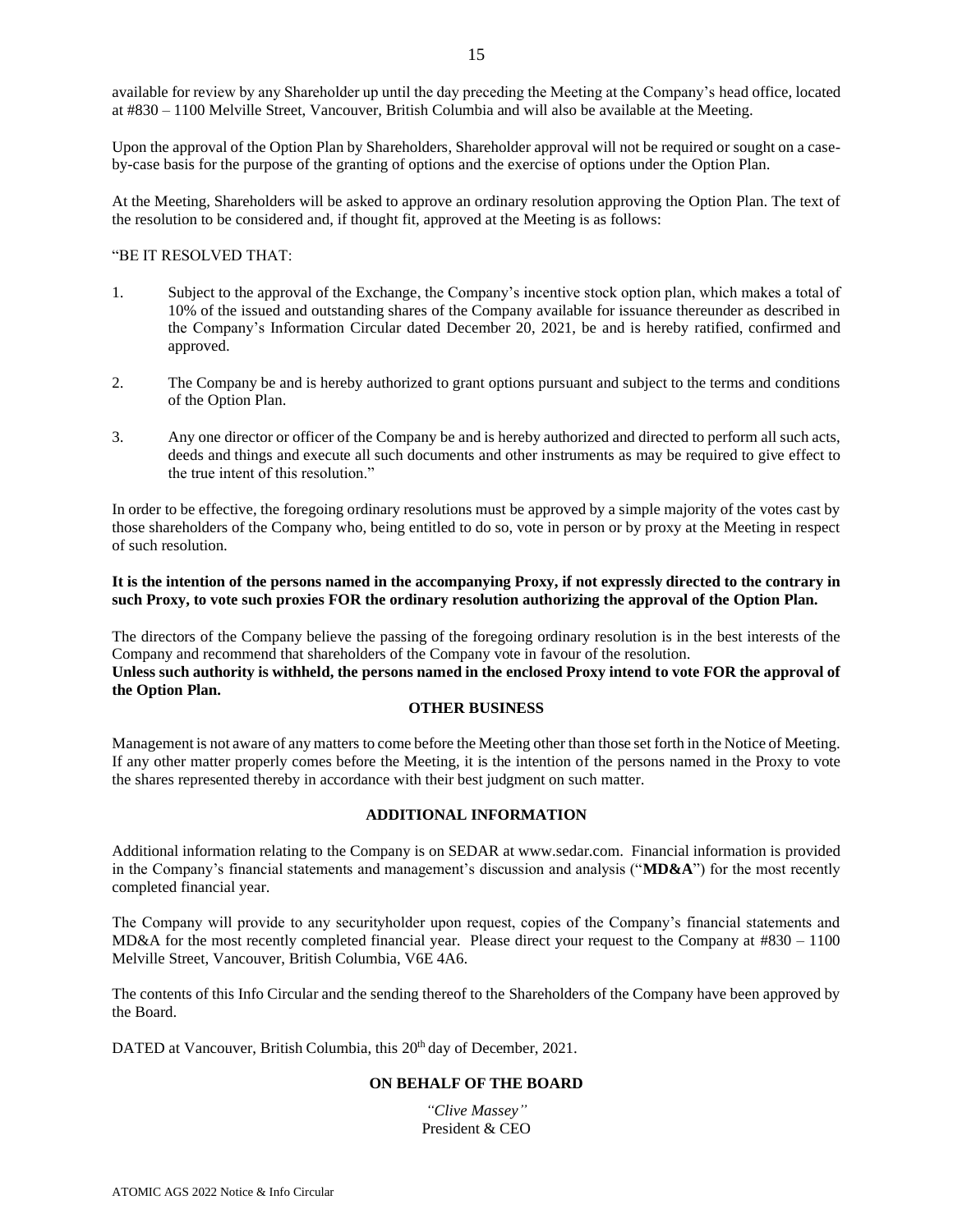# **SCHEDULE "A" AUDIT COMMITTEE CHARTER**

### *Mandate*

The primary function of the audit committee (the "**Committee**") is to assist the Board of Directors in fulfilling its financial oversight responsibilities by reviewing the financial reports and other financial information provided by the Company to regulatory authorities and shareholders, the Company's systems of internal controls regarding finance and accounting and the Company's auditing, accounting and financial reporting processes. Consistent with this function, the Committee will encourage continuous improvement of, and should foster adherence to, the Company's policies, procedures and practices at all levels. The Committee's primary duties and responsibilities are to:

- Serve as an independent and objective party to monitor the Company's financial reporting and internal control system and review the Company's financial statements.
- Review and appraise the performance of the Company's external auditors.
- Provide an open avenue of communication among the Company's auditors, financial and senior management and the Board of Directors.

#### *Composition*

The Committee shall be comprised of three directors as determined by the Board of Directors, the majority of whom shall be free from any relationship that, in the opinion of the Board of Directors, would interfere with the exercise of his independent judgment as a member of the Committee.

At least one member of the Committee shall have accounting or related financial management expertise. All members of the Committee that are not financially literate will work towards becoming financially literate to obtain a working familiarity with basic finance and accounting practices. For the purposes of the Company's Audit Committee Charter, "financially literate" means the ability to read and understand a set of financial statements that present a breadth and level of complexity of accounting issues that are generally comparable to the breadth and complexity of the issues that can presumably be expected to be raised by the Company's financial statements.

The members of the Committee shall be appointed by the Board of Directors at its first meeting following the annual shareholders' meeting. Unless a Chair is elected by the full Board of Directors, the members of the Committee may designate a Chair of the Committee by a majority vote of the full Committee membership.

#### *Meetings*

The Committee shall meet a least twice annually*,* or more frequently as circumstances dictate. As part of its job to foster open communication, the Committee will meet at least annually with the Chief Financial Officer and the external auditors in separate sessions.

#### *Responsibilities and Duties*

To fulfill its responsibilities and duties, the Committee shall:

#### Documents/Reports Review

- (a) Review and update this Charter annually.
- (b) Review the Company's financial statements, MD&A and any annual and interim earnings, press releases before the Company publicly discloses this information and any reports or other financial information (including quarterly financial statements), which are submitted to any governmental body, or to the public, including any certification, report, opinion, or review rendered by the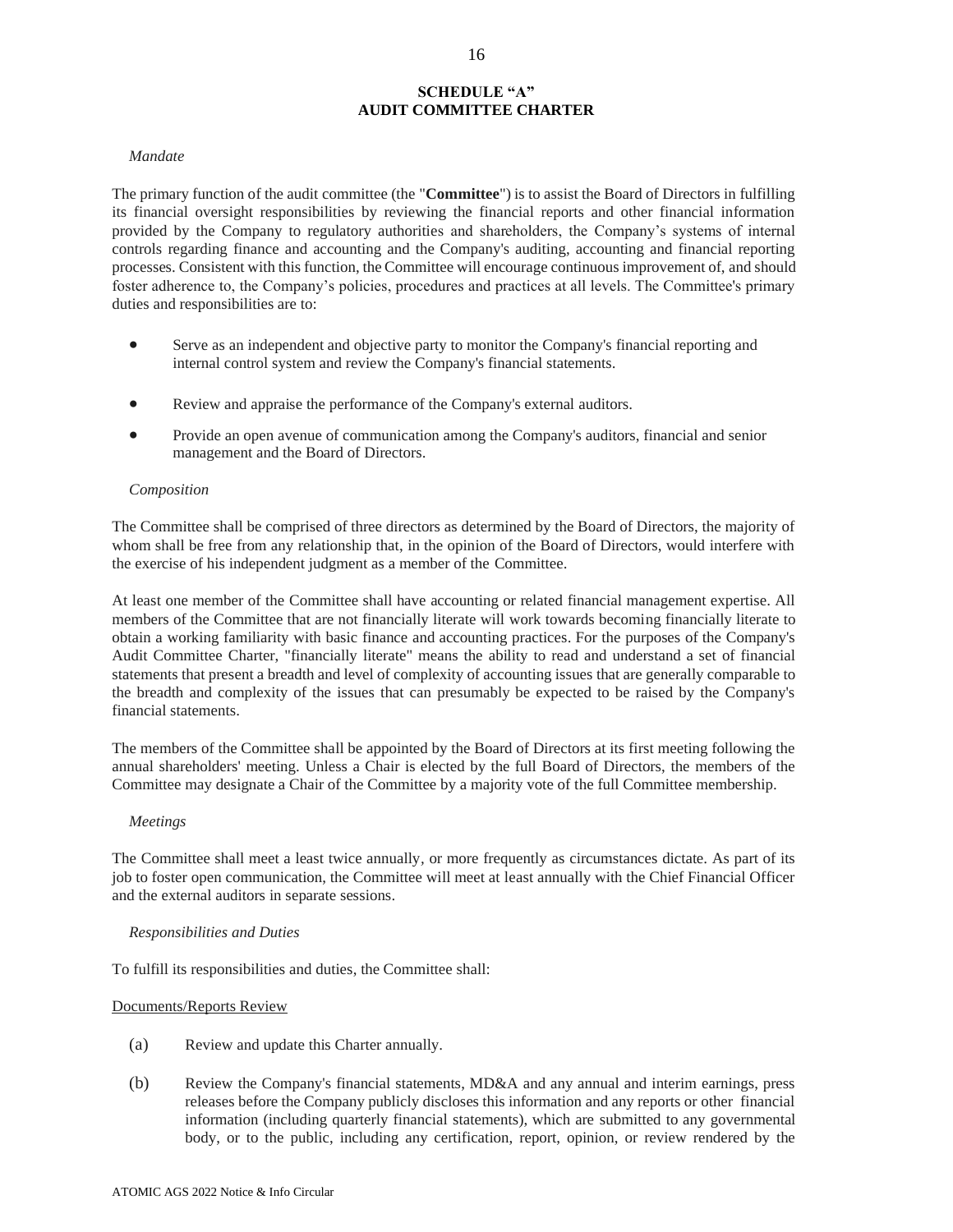external auditors.

#### External Auditors

- (a) Review annually, the performance of the external auditors who shall be ultimately accountable to the Board of Directors and the Committee as representatives of the shareholders of the Company.
- (b) Obtain annually, a formal written statement of external auditors setting forth all relationships between the external auditors and the Company, consistent with Independence Standards Board Standard 1.
- (c) Review and discuss with the external auditors any disclosed relationships or services that may impact the objectivity and independence of the external auditors.
- (d) Take, or recommend that the full Board of Directors take, appropriate action to oversee the independence of the external auditors.
- (e) Recommend to the Board of Directors the selection and, where applicable, the replacement of the external auditors nominated annually for shareholder approval.
- (f) At each meeting, consult with the external auditors, without the presence of management, about the quality of the Company's accounting principles, internal controls and the completeness and accuracy of the Company's financial statements.
- (g) Review and approve the Company's hiring policies regarding partners, employees and former partners and employees of the present and former external auditors of the Company.
- (h) Review with management and the external auditors the audit plan for the year-end financial statements and intended template for such statements.
- (i) Review and pre-approve all audit and audit-related services and the fees and other compensation related thereto, and any non-audit services, provided by the Company's external auditors. The preapproval requirement is waived with respect to the provision of non-audit services if:
	- i. the aggregate amount of all such non-audit services provided to the Company constitutes not more than five percent of the total amount of revenues paid by the Company to its external auditors during the fiscal year in which the non-audit services are provided;
	- ii. such services were not recognized by the Company at the time of the engagement to be non-audit services; and
	- iii. such services are promptly brought to the attention of the Committee by the Company and approved prior to the completion of the audit by the Committee or by one or more members of the Committee who are members of the Board of Directors to whom authority to grant such approvals has been delegated by the Committee.

Provided the pre-approval of the non-audit services is presented to the Committee's first scheduled meeting following such approval such authority may be delegated by the Committee to one or more independent members of the Committee.

# *Financial Reporting Processes*

- (a) In consultation with the external auditors, review with management the integrity of the Company's financial reporting process, both internal and external.
- (b) Consider the external auditors' judgments about the quality and appropriateness of the Company's accounting principles as applied in its financial reporting.